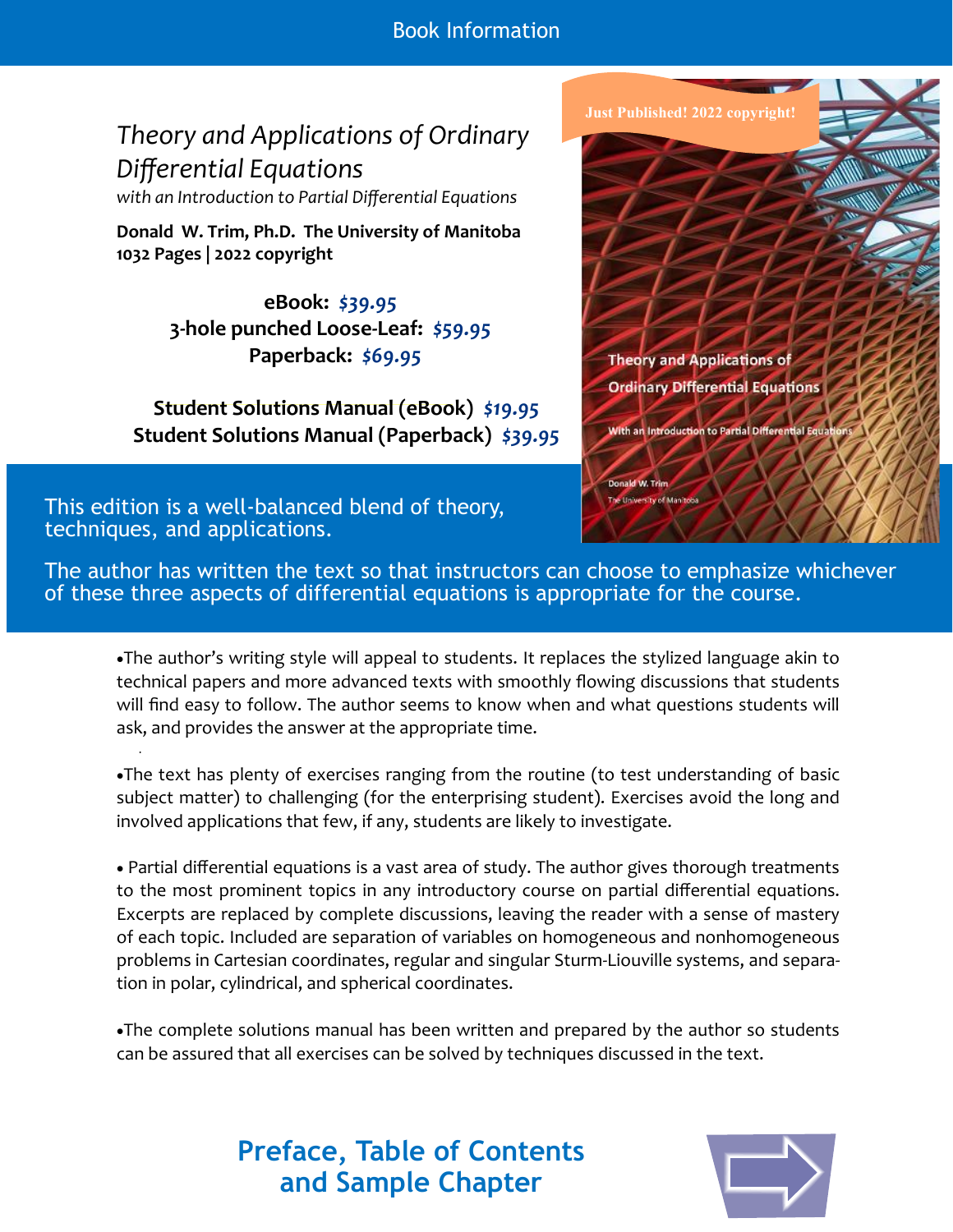## **TABLE OF CONTENTS**

| Chapter 1 | <b>Introduction to Differential Equations</b>                                         |  |
|-----------|---------------------------------------------------------------------------------------|--|
| 1.1       |                                                                                       |  |
| 1.2       | Qualitative Discussions of First-order Differential Equations and Direction Fields 22 |  |
| 1.3       |                                                                                       |  |
| Chapter 2 | <b>First-order Differential Equations</b>                                             |  |
| 2.1       |                                                                                       |  |
| 2.2       |                                                                                       |  |
| 2.3       |                                                                                       |  |
| 2.4       |                                                                                       |  |
| 2.5       |                                                                                       |  |
| 2.6       |                                                                                       |  |
| 2.7       |                                                                                       |  |
| 2.8       |                                                                                       |  |
| Chapter 3 | <b>Applications of First-order Differential Equations</b>                             |  |
| 3.1       |                                                                                       |  |
| 3.2       |                                                                                       |  |
| 3.3       |                                                                                       |  |
| 3.4       |                                                                                       |  |
| 3.5       |                                                                                       |  |
| 3.6       |                                                                                       |  |
| 3.7       |                                                                                       |  |
| 3.8       |                                                                                       |  |
| 3.9       |                                                                                       |  |
| Chapter 4 | <b>Linear Differential Equations</b>                                                  |  |
| 4.1       |                                                                                       |  |
| 4.2       |                                                                                       |  |
| 4.3       |                                                                                       |  |
| 4.4       | Homogeneous Linear Differential Equations With Constant Coefficients 220              |  |
| 4.5       | Nonhomogeneous Equations and Undetermined Coefficients 229                            |  |
| 4.6       |                                                                                       |  |
| 4.7       |                                                                                       |  |
| 4.8       |                                                                                       |  |
| 4.9       | Reduction of Order for Nonhomogeneous Equations 260                                   |  |
| 4.10      |                                                                                       |  |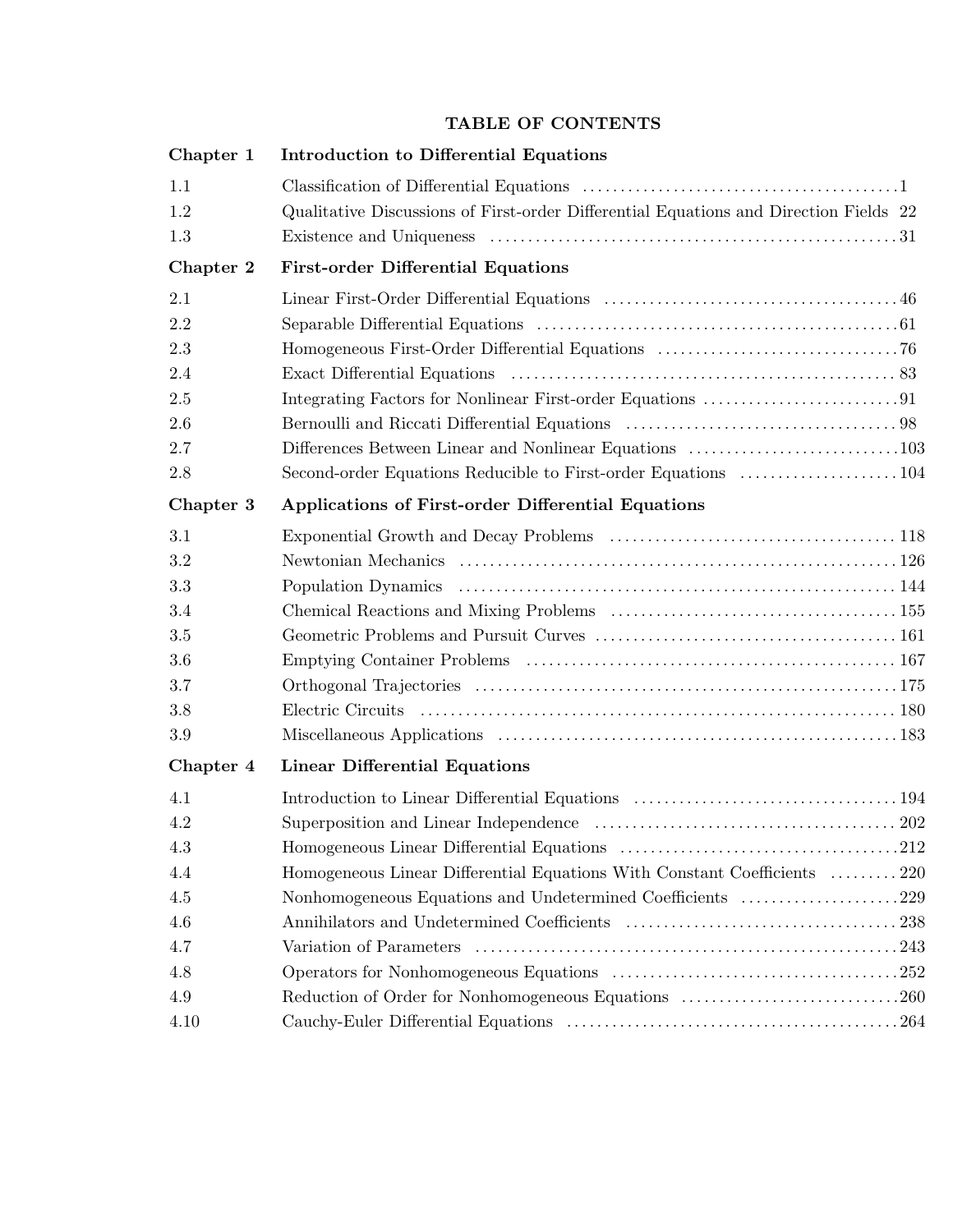| Chapter 5 | <b>Applications of Linear Differential Equations</b>                                           |
|-----------|------------------------------------------------------------------------------------------------|
| 5.1       |                                                                                                |
| 5.2       |                                                                                                |
| 5.3       |                                                                                                |
| 5.4       |                                                                                                |
| $5.5\,$   |                                                                                                |
| Chapter 6 | <b>Laplace Transforms</b>                                                                      |
| 6.1       |                                                                                                |
| 6.2       | Algebraic Properties of the Laplace Transform and its Inverse 332                              |
| 6.3       |                                                                                                |
| 6.4       | Piecewise-defined and Discontinuous Nonhomogeneities $\dots\dots\dots\dots\dots\dots\dots 366$ |
| 6.5       |                                                                                                |
| 6.6       |                                                                                                |
| Chapter 7 | <b>Systems of Differential Equations</b>                                                       |
| 7.1       |                                                                                                |
| 7.2       |                                                                                                |
| 7.3       | Laplace Transform Solutions of Systems of Differential Equations  426                          |
| 7.4       |                                                                                                |
| 7.5       |                                                                                                |
| 7.6       |                                                                                                |
| 7.7       | Eigenvector Decoupling                                                                         |
| 7.8       |                                                                                                |
| 7.9       |                                                                                                |
| Chapter 8 | Nonlinear Differential Equations and Systems                                                   |
| 8.1       |                                                                                                |
| 8.2       |                                                                                                |
| 8.3       |                                                                                                |
| 8.4       |                                                                                                |
| 8.5       |                                                                                                |
| 8.6       |                                                                                                |
| Chapter 9 | Series Solutions of Differential Equations                                                     |
| 9.1       | Review of Power Series                                                                         |
| 9.2       |                                                                                                |
| 9.3       |                                                                                                |
| 9.4       |                                                                                                |
| 9.5       |                                                                                                |
| 9.6       |                                                                                                |
| 9.7       |                                                                                                |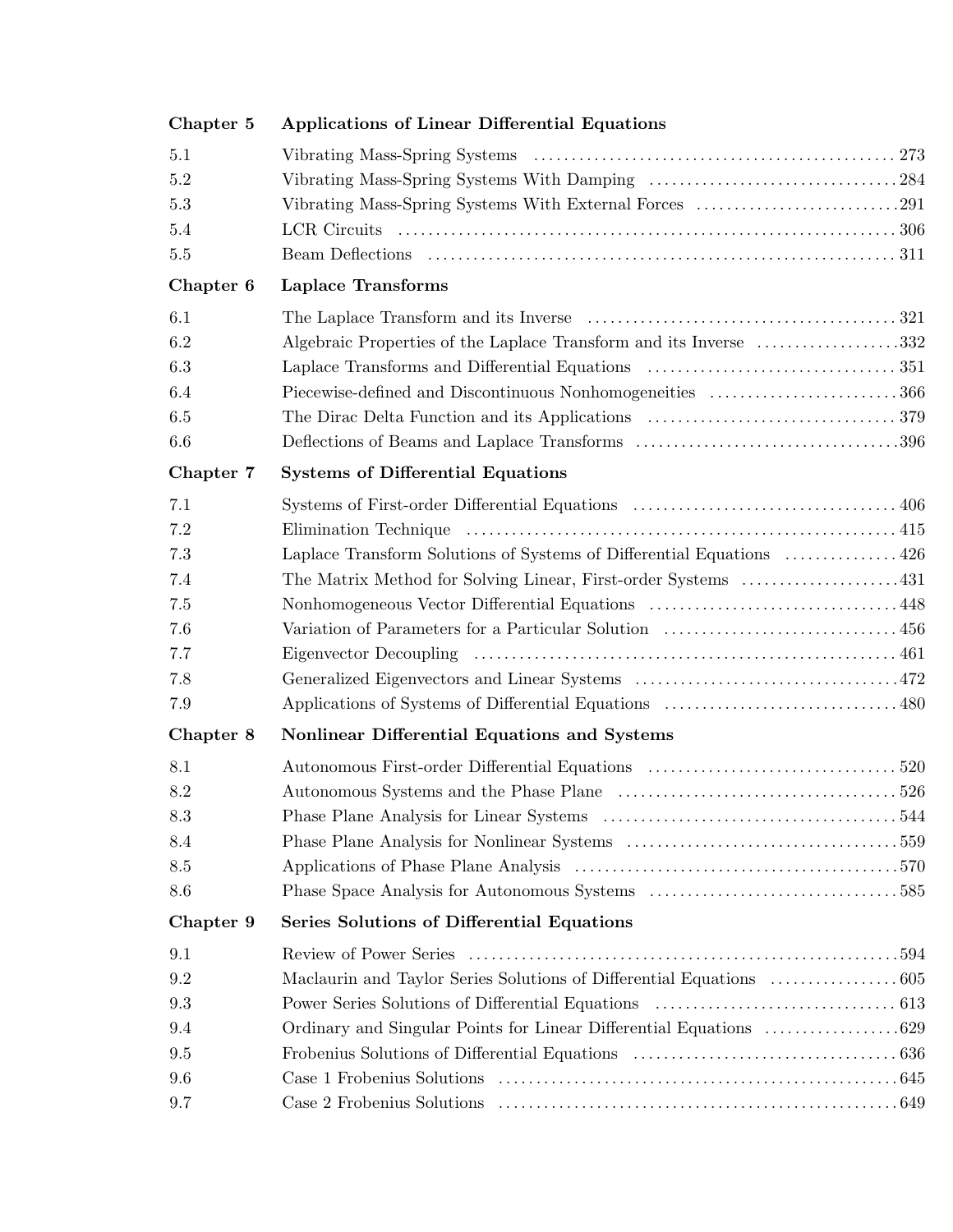| 9.8        |                                                                                                                                                                                                                                |  |
|------------|--------------------------------------------------------------------------------------------------------------------------------------------------------------------------------------------------------------------------------|--|
| 9.9        | <b>Bessel Functions</b>                                                                                                                                                                                                        |  |
| 9.10       |                                                                                                                                                                                                                                |  |
| 9.11       |                                                                                                                                                                                                                                |  |
| Chapter 10 | <b>Numerical Solutions of Differential Equations</b>                                                                                                                                                                           |  |
| 10.1       | Euler Methods (a) and the context of the context of the set of the context of the set of the set of the set of the set of the set of the set of the set of the set of the set of the set of the set of the set of the set of t |  |
| 10.2       |                                                                                                                                                                                                                                |  |
| 10.3       |                                                                                                                                                                                                                                |  |
| 10.4       |                                                                                                                                                                                                                                |  |
| Chapter 11 | <b>Fourier Series</b>                                                                                                                                                                                                          |  |
| 11.1       |                                                                                                                                                                                                                                |  |
| 11.2       |                                                                                                                                                                                                                                |  |
| Chapter 12 | <b>Partial Differential Equations of Mathematical Physics</b>                                                                                                                                                                  |  |
| 12.1       |                                                                                                                                                                                                                                |  |
| 12.2       |                                                                                                                                                                                                                                |  |
| 12.3       |                                                                                                                                                                                                                                |  |
| Chapter 13 | <b>Separation of Variables</b>                                                                                                                                                                                                 |  |
| 13.1       |                                                                                                                                                                                                                                |  |
| 13.2       |                                                                                                                                                                                                                                |  |
| 13.3       |                                                                                                                                                                                                                                |  |
| 13.4       | Separation of Variables in Polar, Cylindrical, and Spherical Coordinates 816                                                                                                                                                   |  |
| Chapter 14 | Boundary-value Problems and Sturm-Liouville Systems                                                                                                                                                                            |  |
| 14.1       |                                                                                                                                                                                                                                |  |
| 14.2       |                                                                                                                                                                                                                                |  |
| 14.3       |                                                                                                                                                                                                                                |  |
| 14.4       |                                                                                                                                                                                                                                |  |
| 14.5       |                                                                                                                                                                                                                                |  |
| 14.6       |                                                                                                                                                                                                                                |  |
|            |                                                                                                                                                                                                                                |  |
|            |                                                                                                                                                                                                                                |  |
|            |                                                                                                                                                                                                                                |  |
|            |                                                                                                                                                                                                                                |  |
|            |                                                                                                                                                                                                                                |  |
|            |                                                                                                                                                                                                                                |  |
|            |                                                                                                                                                                                                                                |  |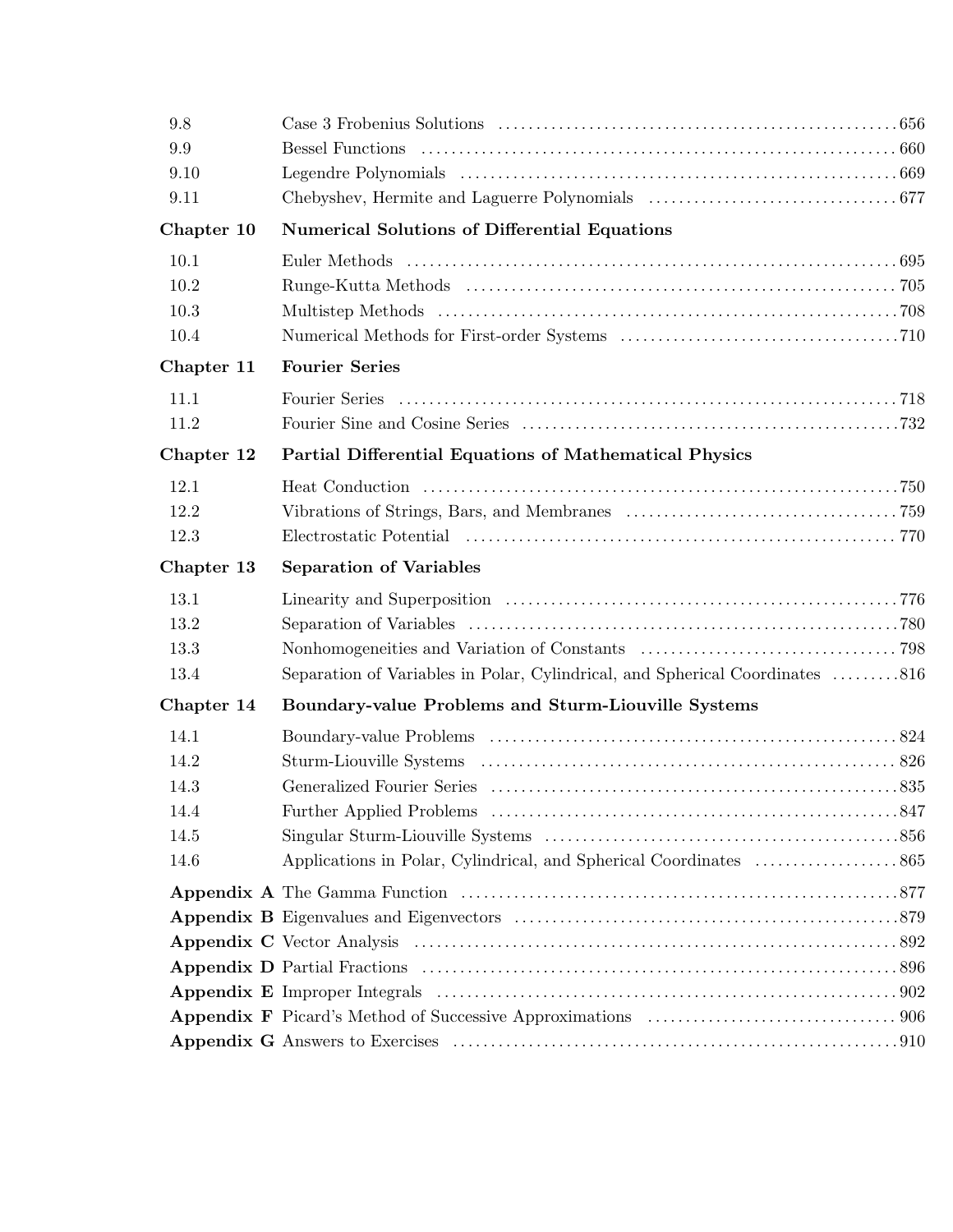#### **To the Instructor**

#### **Areas of Study**

The first ten chapters of this text contain detailed discussions of ordinary differential equations (ODEs); the last four chapters provide an introduction to partial differential equations (PDEs). There are three areas of study in differential equations: theory (existence, uniqueness, and properties of solutions), solving techniques, and applications. Every author makes a choice as to which of these three aspects of differential equations is paramount. We believe that all three areas are important. When students finish a first course in differential equations, we recommend that they know when solutions to differential equations exist, when solutions are unique, and properties that they possess; be familiar with techniques for solving differential equations (or approximate solutions in the event that they seem intractable); and be able to apply differential equations in a variety of situations. Section 1.3 is devoted to existence, uniqueness, and properties of solutions to initial-value problems associated with first-order differential equations. Parts of Sections 2.1, 4.2, 6.4, and 7.1 also contain discussions on existence, uniqueness, and properties of solutions, and much of Chapter 8 is theoretical. As evidenced by their titles, all of Chapters 3, 5, and 12 are devoted to applications of differential equations as are parts of Sections 6.5, 6.6, 7.9, 8.5, 14.4, and 14.6. In addition, many examples and exercises throughout the book contain applications of differential equations from a multitude of fields. Chapters 2, 4, 7, and 13 are devoted to techniques for finding algebraic solutions to ODEs and PDEs. Chapters 9 and 10 contain material on how to approximate solutions to differential equations using infinite series and numerical methods when algebraic solutions are unavailable.

In order to create flexibility in course construction, we have tried to make chapters, and sections within chapters, as modular as possible. We suggest that Chapters 1–5, or parts thereof, should be early material in most courses. After this, the order in which Chapters 6–10 are covered is at your discretion.

#### **Prerequisites**

Students must have completed two semesters of single-variable calculus; they must not only be able to differentiate and integrate standard functions, but also understand the meaning of these processes. A course in multivariable calculus is beneficial, especially for PDEs. A course in linear algebra is also recommended, although not a strict requirement. Some of the concepts developed for linear differential equations (linear independence of solutions and Wronskians) have their birth in linear algebra. In addition, proofs of theoretical results for linear equations often draw upon linear algebra. Finally, two techniques for solving systems of ODEs use eigenvalues and eigenvectors of matrices, and generalized eigenvectors. Phase plane analysis in Chapter 8 is heavily dependent on this material. In the event that your course covers material in Chapter 8, we have included an appendix on eigenvalues, eigenvectors, and generalized eigenvectors for students with deficiencies in this topic.

#### **Calculators and Computers**

There are many mathematical programs for calculators and computers that can be of benefit to anyone dealing with differential equations. Mathematica, Maple, and MatLab, to name a few, can integrate and differentiate functions, perform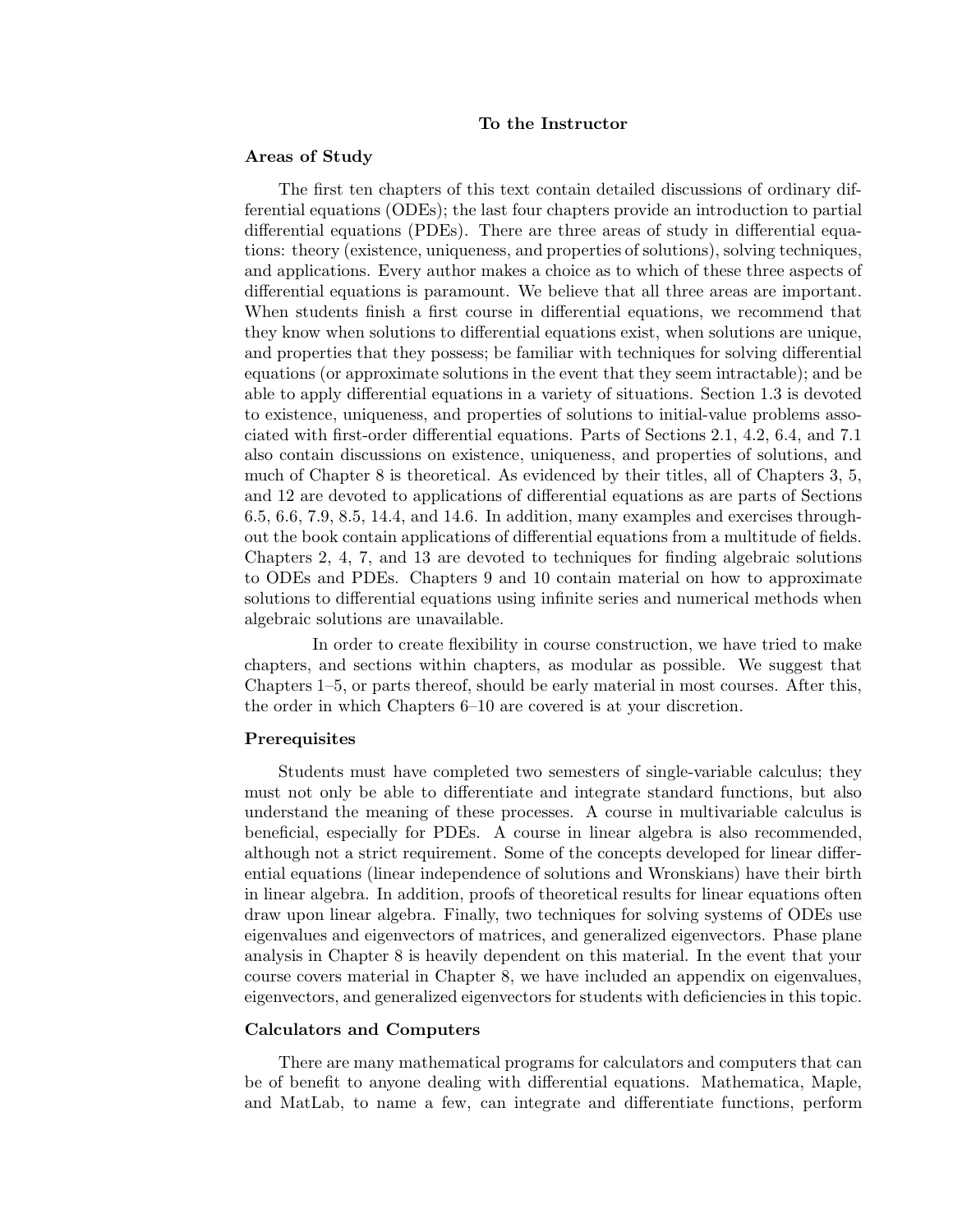labourious calculations that detract from the flow of ideas, and have subroutines that solve certain types of differential equations. As an instructor, you must decide whether these programs are a major component of the course, or whether to make students aware of their existence and capabilities, but not make them a requirement. We have not made them an essential part of the text; we recommend that students use them to perform mundane calculations (such as finding eigenvalues and eigenvectors of matrices), checking a proposed solution to a differential equaton (by doing the differentiations), or graphing a solution to a differential equation (to see its properties). On the other hand, calculators or computers are somewhat essential for numerical methods to approximate solutions to differential equations in Chapter 10. They can be programmed to perform the multitude of repetitive calculations.

#### **Exercises**

There is an abundance of exercises ranging from routine to challenging. Early exercises in each section test familiarity with subject material. Difficulty with these exercises indicates a lack of understanding of fundamental ideas. Students should be advised to reread explanations and examples in the section. If trouble still persists, they should seek outside help such as help centres or you personally. Later exercises test mastery of material; they require more complicated calculations, thinking about concepts of the section in a novel way, bringing in material from previous sections, or a combination of these.

#### **Chapter Summaries and Review Exercises**

Concluding each chapter is a summary of ideas, formulas, and procedures, and a set of review exercises. These exercises are important in assessing student understanding of the chapter as a whole. For instance, in Section 2.2 which deals with separable equations, students know that each differential equation is separable, and proceed to solve the problem on this basis. In review exercises, however, students do not know, a priori, the type of the differential equation. An extra step is added to the solution; first determine the type of the differential equation, and then proceed with the appropriate technique for that type.

#### **Solutions Manual**

A solutions manual is available containing detailed solutions of all exercises. It was written by the author so that students can be assured that techniques are those covered in the text.

In what follows we give brief descriptions of the contents of each chapter, and where appropriate, explain the rationale for our approach.

## **Chapter 1 — Introduction to Differential Equations**

Students are introduced to the language of differential equations, what a differential equation is, and what it means to be a solution of a differential equation on an open interval. We choose to discuss differential equations on open intervals in order to avoid one-sided derivatives at end points of closed intervals. Students become familiar with types of solutions — implicitly defined, particular, *n*-parameter families, general, and singular. Direction fields are introduced at an early stage urging students to think about first-order differential equations geometrically as well as algebraically. Direction fields can be used to glean information about solutions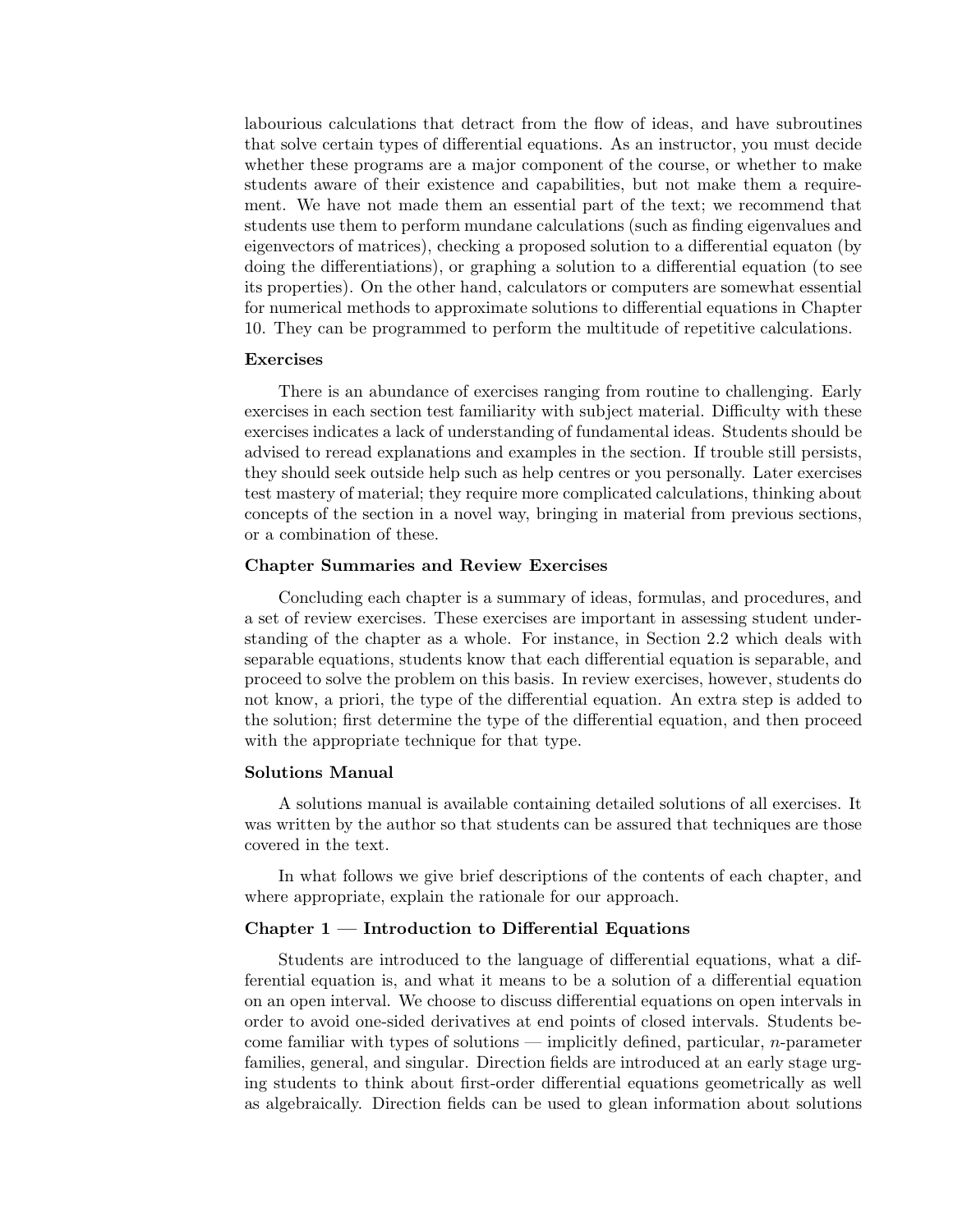before any attempt is made to find solutions, and they can be used to check whether proposed solutions are reasonable. The chapter also introduces students to the theory of differential equations by discussing existence, uniqueness, and properties for solutions to first-order initial-value problems.

#### **Chapter 2 — First-order Differential Equations**

This is the first chapter devoted to techniques for solving differential equations. Methods include separation, integrating factors, homogeneous, exact, Bernoulli, and Riccati equations. Since sections are independent of each other, you can choose techniques useful to students in your course. For instance, it may be appropriate to cover only linear and separable equations since the majority of applications give rise to these types of equations. Should a particular application that you wish to cover require one of the other techniques, you can teach it as part of this chapter, or, return to it later in conjunction with the application. We stress differences between linear and nonlinear equations. There is also a section on second-order equations reducible to a pair of first-order equations.

## **Chapter 3 — Applications of First-order Equations**

Chapter 3 introduces readers to the third aspect of differential equations, applications that give rise to first-order differential equations. This is where the process of mathematical modelling begins in earnest. Students get an introduction to the ideas of mathematical modelling in some of the examples and exercises of Chapter 2, but this chapter immerses them in modelling. By scaning the table of contents, students can appreciate the plethora and variety of applications, and this is only for first-order equations.

## **Chapter 4 — Linear Differential Equations**

This chapter provides a thorough treatment of linear equations. It contains the theory of linear equations and techniques to solve them. We often use second-order equations to introduce ideas, but general results are stated and proved for *n*th-order equations. We feel that students at this level do not need separate chapters for second- and *n*th-order equations. Four techniques are discussed for finding particular solutions of nonhomogeneous problems, undetermined coefficients (perhaps the most widely used), annihilators (an alternative for arriving at the form of a particular solution for undetermined coefficients), variation of parameters (not being subject to the same restrictions as undetermined coefficients), and operators (popular with engineering students).

## **Chapter 5 — Applications of Linear Differential Equations**

Vibrating mass-spring systems which form the foundation for more complicated vibration problems are given special treatment. The bulk of the chapter is devoted to the topic for a single mass. Section 7.9 extends discussions to multiple mass-spring systems. Because discussions of LCR circuits would parallel those for vibrating mass-spring systems, they are treated in less detail. Electrical networks are treated in Section 7.9. We discuss undamped resonance leading to unbounded oscillations, and damped resonance where oscillations cannot be unbounded, but can be detrimental or beneficial. Heaviside unit step functions are introduced to represent piecewise continuous loadings on beams, but we point out that applications involving such functions are best handled by Laplace transforms.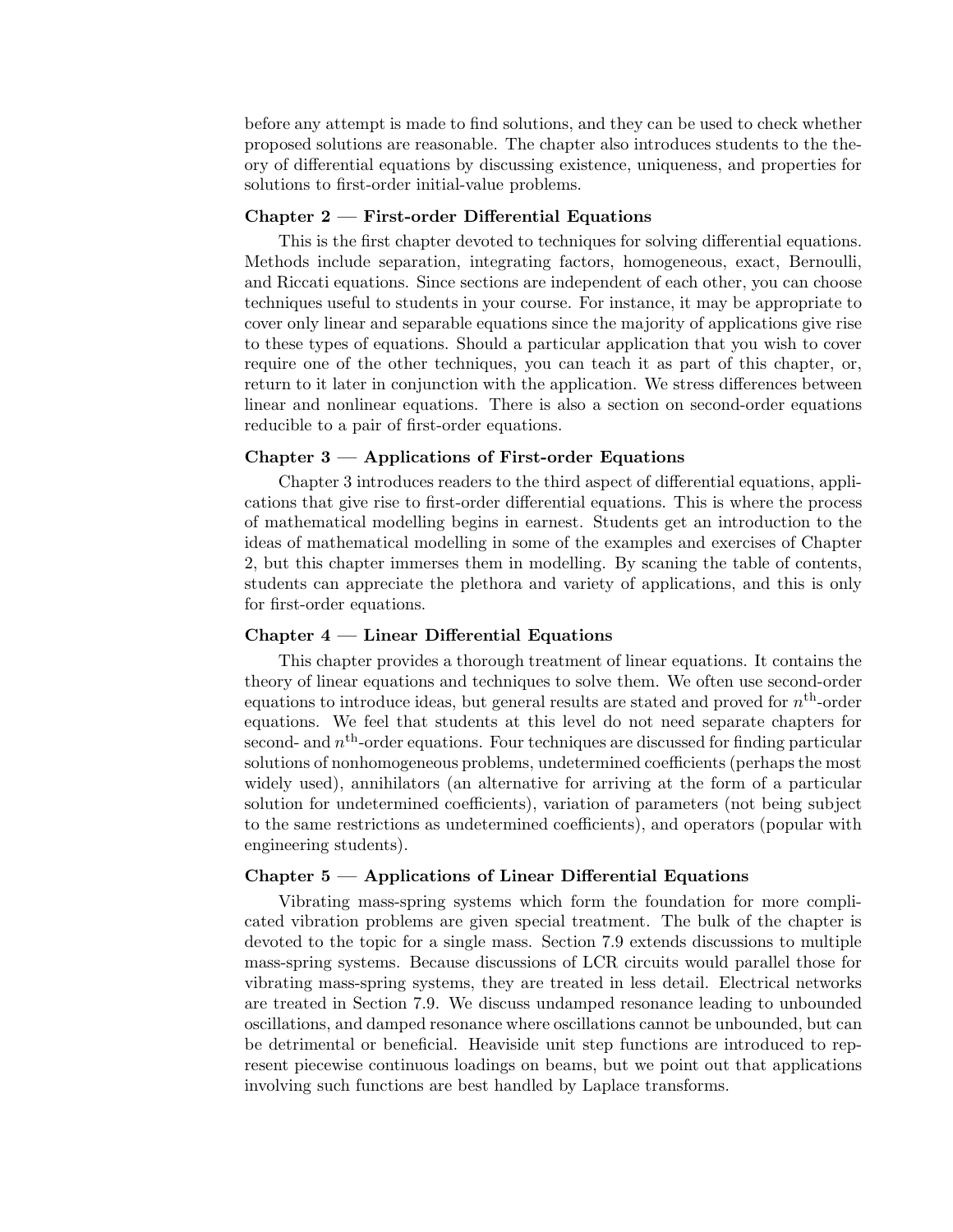## **Chapter 6 — Laplace Transforms**

Laplace transforms, which are essential to many branches of engineering, are treated extensively. Although Laplace transforms are particularly useful for solving initial-value problems, we demonstrate that they can also be applied to boundaryvalue problems, and can generate general solutions to linear differential equations. Representation of instantaneous forces (in time), point forces (in space), point masses, point charges, voltage spikes, bulk additions of solutes in mixing problems, etc., are represented by Dirac-delta functions, and Laplace transforms are the best way to handle these functions in the context of differential equations.

## **Chapter 7 — Systems of Diferential Equations**

Many applications give rise to systems of differential equations in many dependent variables as opposed to a single differential equation in one dependent variable. They can be linear and they can be nonlinear. We use elimination (or operators), Laplace transforms, eigenvalues and eigenvectors of matrices, variation of parameters, and decoupling to solve linear systems. They are applied to mixing problems among multiple tanks, multiple vibrating mass-spring systems, electrical networks, and systems akin to radioactive decay series.

## **Chapter 8 — Nonlinear Differential Equations and Systems**

Discussions are confined to autonomous differential equations and autonomous systems. Direction fields are replaced by tangent fields, and applied to two classical ecological models, predator-prey, and competitive-hunter. Critical points of linear systems are categorized, and then applied to linear systems that approximate nonlinear systems. These analyses are instrumental in displaying solutions geometrically in the phase plane. Eigenvalues and eigenvectors of matrices are essential to our approach to this topic. Results are applied to the above models as well as other physical problems that give rise to linear and nonlinear systems.

## **Chapter 9 — Series Solutions of Differential Equations**

In spite of the fact that Taylor series and Maclaurin series are power series, and conversely, every power series is the Taylor or Maclaurin series of its sum, the method by which we derive the Taylor or Maclaurin series for the solution of a differential equation is very different from how we arrive at a power series solution. Processes are different, but results are identical. Frobenius series solutions for differential equations are discussed in detail with an abundance of examples and exercises. Series solutions are derived for the differential equations of Bessel, Legendre, Chebyshev, Hermite, and Laguerre. Important properties of resulting functions (generating functions, orthogonality, recurrence formulas, and Rodrigues' formulas) are included.

#### **Chapter 10 — Numerical Solutions of Differential Equations**

When a differential equation is so intractable as to not yield analytic solutions, and infinite series solutions are also not available, it may be necessary to resort to numerical approximations to solutions. In spite of the fact that numerical procedures are available for second- and higher-order differential equations, we consider only numerical techniques for first-order equations and first-order systems. We do so because higher-order equations and systems can be rewritten as first-order systems. We consider predictor and predictor-corrector methods, Euler, improved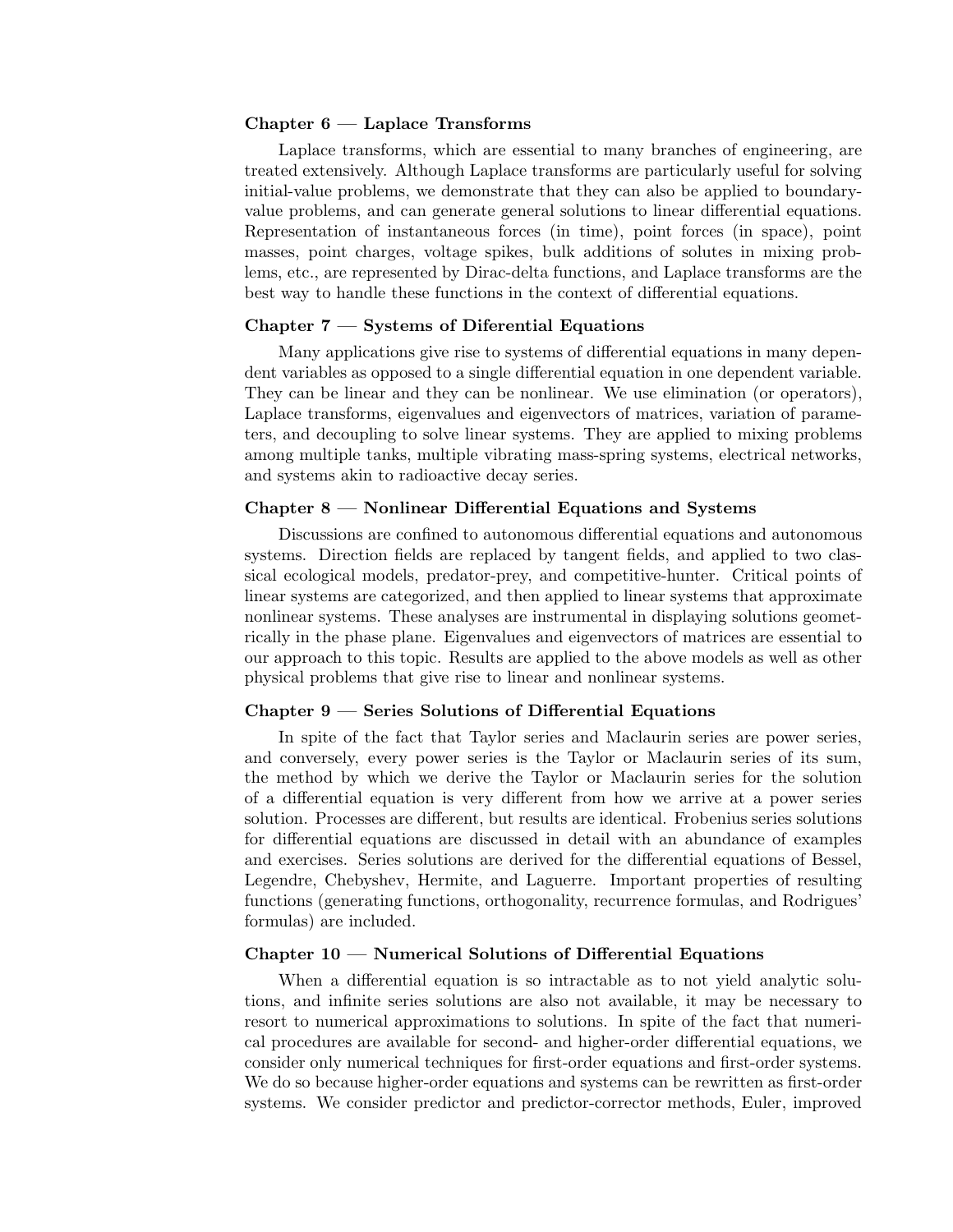Euler, Runge-Kutta, and Adams-Moulton. It can be perilous to accept numerical approximations without some kind of justification. One possibility is to plot approximations on the direction field to see if there is a reasonable fit. Many instructors prefer an early introduction to numerical approximations. This is possible. Sections 1, 2, and 3 which deal with numerical techniques for a single first-order differential equation can be covered at any time thoughout your course; they do not depend on the first nine chapters. Section 4, on the other hand, does require the introduction of systems of differential equations in Chapter 7.

## **Chapter 11 — Fourier Series**

Fourier series represent periodic functions, or functions that can be extended periodically, in terms of sines and cosines. Their advantage over power series is that the function need not be continuous, but it does need to be piecewise continuous. We discuss full Fourier series, Fourier sine series for odd functions, and Fourier cosine series for even functions. Fourier series are basic for most beginning courses in partal differential equations; they also lead to more advanced techniques in future courses.

#### **Chapter 12 — Partial Differential Equations of Mathematical Physics**

In this chapter, we do some advanced mathematical modelling by developing the one-, two-, and three-dimensional heat conduction equations based on Faraday's law of heat conduction, the one-dimensional wave equation for transverse vibrations of strings and longitudinal vibrations of bars, the two-dimensional wave equation for transverse vibrations of membranes, and the Laplace and Poisson equations for electrostatic potential.

#### **Chapter 13 — Separation of Variables**

Separation of variables is likely the first technique that most students learn for solving second-order PDEs. We use it to find Fourier series representations for simple, homogeneous problems expressed in Cartesian coordinates. We also extend it to three types of nonhomogeneous problems. Firstly, nonhomogeneities associated with Laplace's equation are handled by splitting the nonhomgeneous problem into homogeneous ones. Secondly, time-independent nonhomogeneities in heat conduction problems are handled by splitting off the steady-state solution. Likewise, time-independent nonhomogeneities in vibration problems split off static deflections. Finally, when nonhomogeneities are time-dependent, a method similar to variation of parameters is introduced. Separation of variables is applied to Laplace's equation in polar coordinates. It is also applied to a few problems in cylindrical and spherical coordinates, but the main discussion of separation in these coordinate systems is delayed until Chapter 14 when singular Sturm-Liouville systems have been discussed.

## **Chapter 14 — Boundary-value Problems and Sturm-Liouville Systems**

Section 14.2 is devoted to Sturm-Liouville (SL) systems, the basis for all separation of variables for PDEs in any number of variables and in Cartesian, polar, cylindrical, and spherical coordinates. Regular SL systems arise in heat conduction, vibration, and potential problems cast in Cartesian coordinates. We stress the benefits of orthonormal eigenfunctions, and demonstrate that Fourier sine and cosine series are but special cases of SL theory. We discuss singular SL systems associ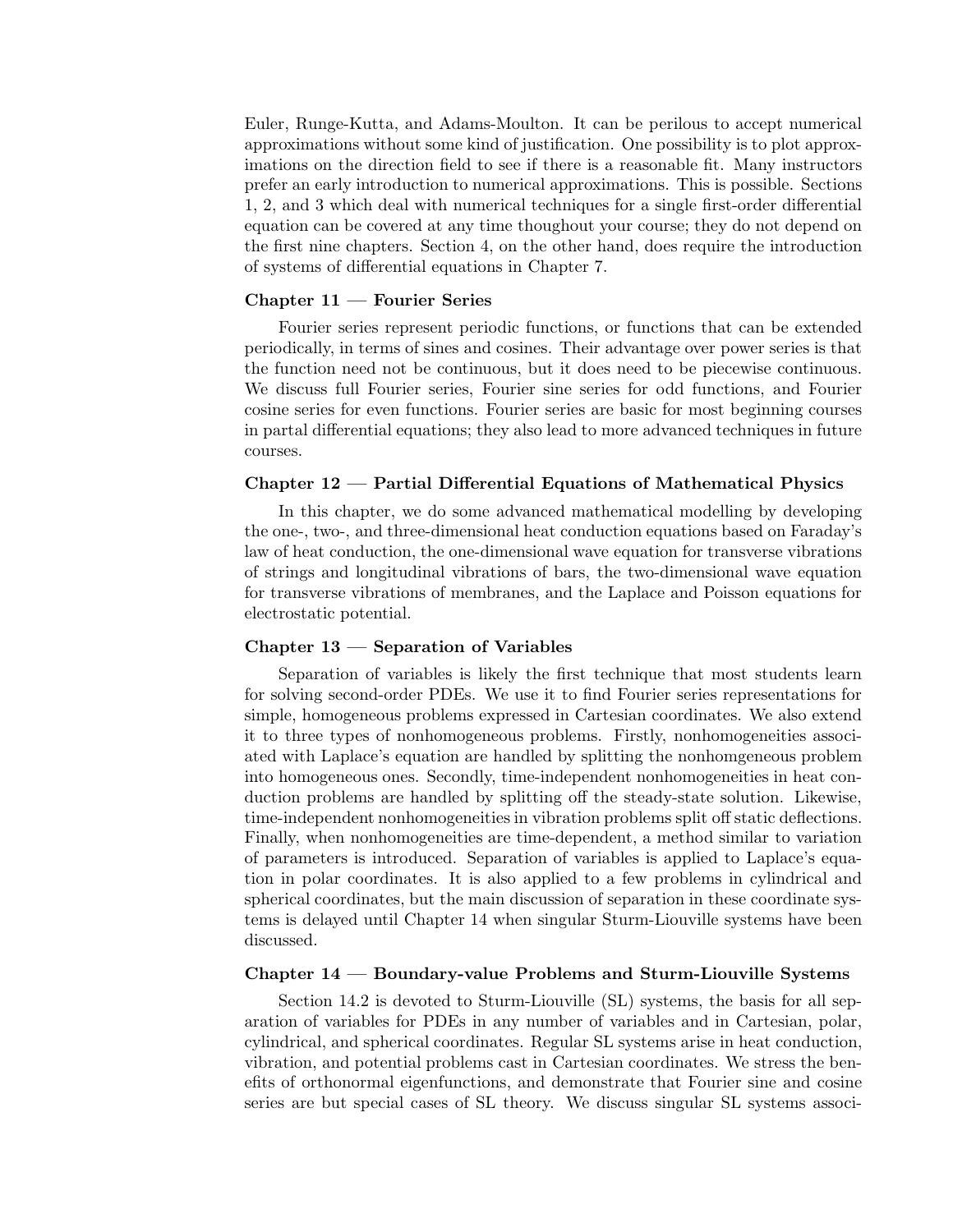ated with Bessel and Legendre differential equations and apply them to problems in polar, cylindrical, and spherical coordinates.

The author would appreciate being made aware of errors in the text or solutions manual, typographical, reasoning, referencing, etc.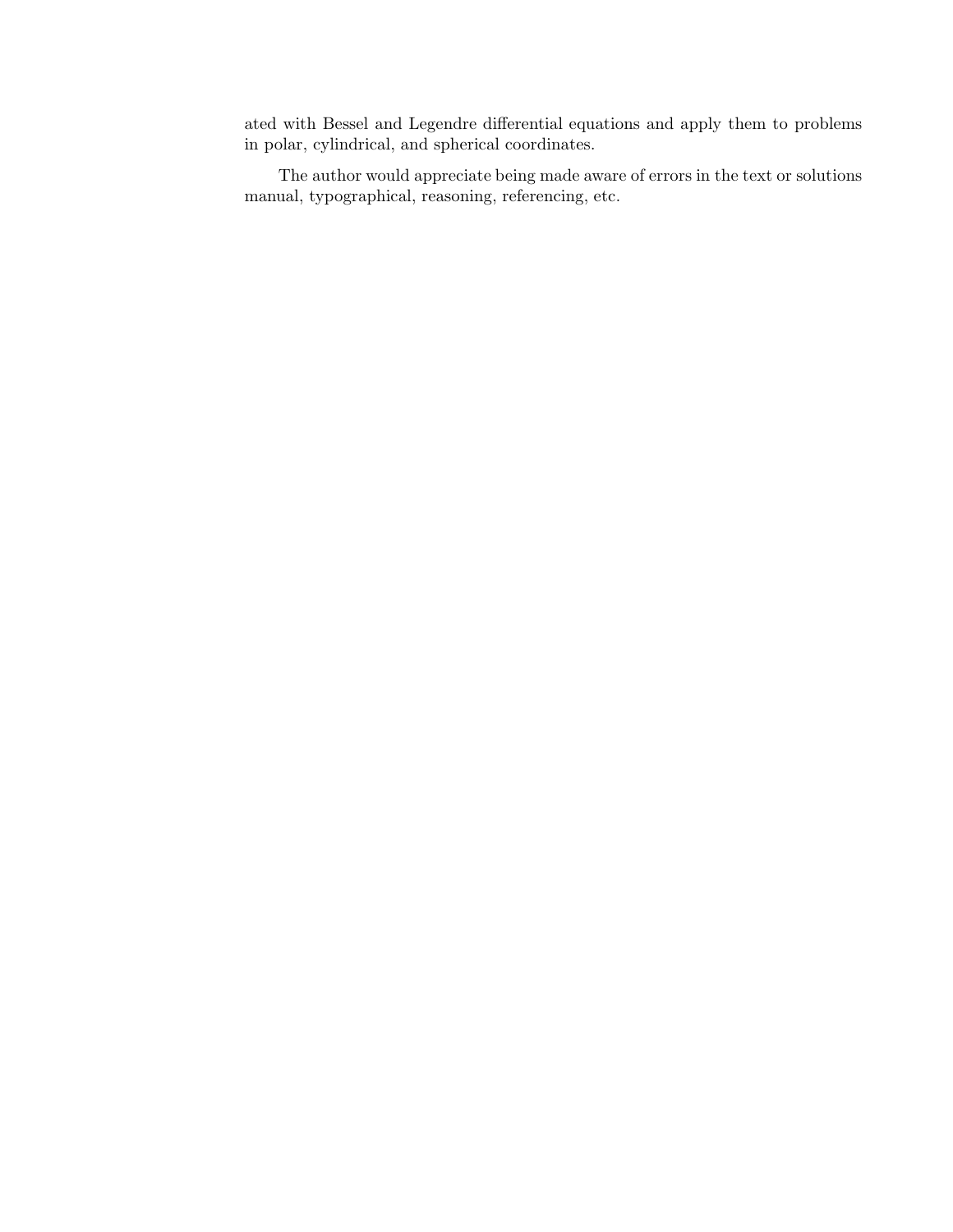## **CHAPTER 1 INTRODUCTION TO DIFFERENTIAL EQUATIONS**

In physical systems, and even in systems that are not physical, a change in one quantity often precipitates changes in other quantities. Relationships among the rates at which these changes take place lead to what are called *differential equations*, and the number of areas of applied mathematics that give rise to differential equations is truly amazing. The fact that they serve as mathematical models not only in the physical sciences of engineering, physics, and chemistry, but also in less traditional areas such as economics, medicine, and music, indicates why they are worthy of our study. In this chapter we give various classifications of differential equations along with some simple examples to illustrate the direction of investigations in the remainder of the text.

### **1.1 Classification of Differential Equations**

You have likely solved hundreds, even thousands, of equations in your mathematical studies. You have solved algebraic equations like  $x^3 + 5x^2 - x - 5 = 0$  for values  $x = -5, -1, 1$ . You have also solved equations like  $x^3y + x^2 = 5$  and  $e^y - e^{-y} = 2x$ that define  $y$  implicitly as functions of  $x$  for explicit definitions of the functions, namely,  $y = (5 - x^2)/x^3$  and  $y = \ln(x + \sqrt{x^2 + 1})$ . Differential equations must also be solved for functions, but unlike the above equations, differential equations contain one or more derivatives of the unknown functions. This makes them much more formidable, but at the same time, far more interesting. A **differential equation** then is an equation containing derivatives of unknown functions that must be solved for the functions. For example, each of the following equations is a differential equation in *y* as a function of *x*, except in equation 1.1e, where *x* is a function of time *t*:

$$
\frac{dy}{dx} = ky\left(1 - \frac{y}{C}\right), \quad (k \text{ and } C \text{ constants}), \tag{1.1a}
$$

$$
\frac{d^2y}{dx^2} = k\sqrt{1 + \left(\frac{dy}{dx}\right)^2}, \quad (k \text{ a constant}), \tag{1.1b}
$$

$$
xy'' + y' + xy = 0,\t(1.1c)
$$

$$
\frac{d^4y}{dx^4} - k^4y = 1, \quad (k \text{ a constant}), \tag{1.1d}
$$

$$
m\ddot{x} + \beta \dot{x} + kx = \sin t, \quad (m, \beta, \text{ and } k \text{ constants}), \tag{1.1e}
$$

$$
y^{(10)}(x) + 4xy^{(5)}(x) - 2x\frac{dy}{dx} = \sin x.
$$
\n(1.1f)

Equation 1.1a is used to determine sizes of populations which follow the *logistic model* (Section 3.3); equation 1.1b describes shapes of hanging cables (Section 2.8); equation 1.1c, called Bessel's differential equation of order zero, is found in heat flow and vibration problems (Section 9.9); and equation 1.1d is used to determine deflections of beams (Section 5.5). Engineers often indicate derivatives with respect to time with dots above a function as in equation 1.1e. One dot in  $\dot{x}$  represents  $dx/dt$ , and two dots in  $\ddot{x}$  means  $d^2x/dt^2$ . This equation arises in Section 5.1 when we study vibrating mass-spring systems. Equation 1.1f has no applications that we are aware of. We have listed it to introduce the notation  $y^{(10)}(x)$  which is sometimes shortened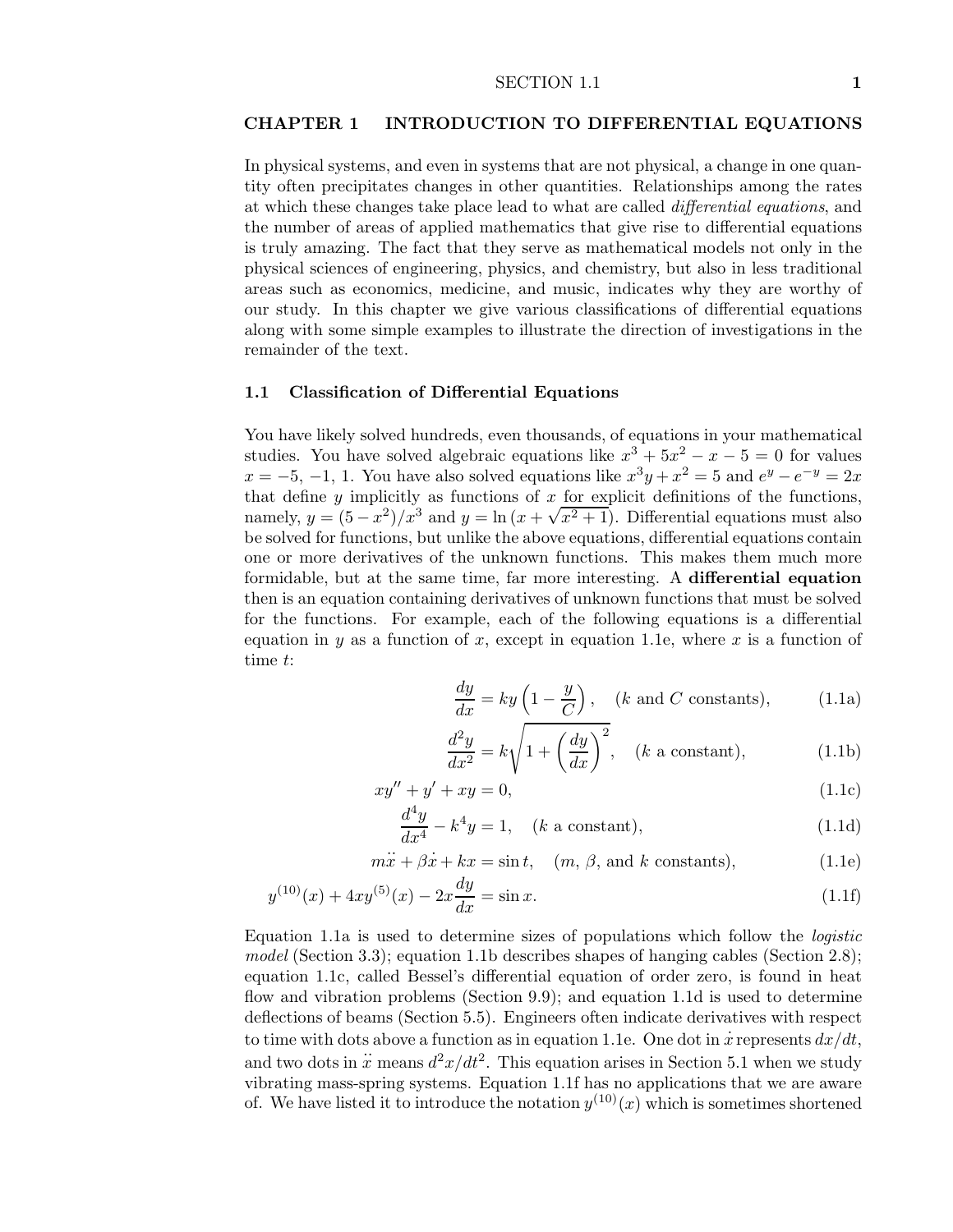## **2** SECTION 1.1

to  $y^{(10)}$ ; it represents the tenth derivative of the function  $y(x)$  with respect to *x*. A superscript enclosed in parentheses on a function always indicates a derivative of the function, not a power of the function. Likewise then,  $y^{(5)}(x)$  is the fifth derivative of  $y(x)$  with respect to *x*. The notation  $y'$  and  $y''$  in equation 1.1c is the third way to represent derivatives; they denote the first and second derivatives of *y* with respect to *x*.

We could be more explicit in showing that a differential equation is an equation that must be solved for functions by writing equation 1.1c in the form

$$
xy''(x) + y'(x) + xy(x) = 0.
$$

Because this makes the differential equation more cumbersome to write, and to look at, we will refrain from using this representation, unless there is a special reason for doing so. The variable being differentiated is always dependent, depending on the other variable in the equation.

We customarily use *x* to denote the independent variable and *y* to denote the dependent variable when discussing differential equations, as in equations 1.1a,b,c,d,f. In applications, we use letters that reflect quantities that they represent. For instance, in differential equation 1.1e, *x* represents displacement of the mass *m* from its equilibrium position, and *t* denotes time. If temperature at points in a sphere depends only on distance from the centre of the sphere, we would use *r* to represent this distance, and *T* to represent temperature.

Differential equations can be classified in various ways, as *ordinary* or *partial*, as *linear* or *nonlinear* , and as to *order*. When a differential equation is to be solved for a function of only one variable, as in equations 1.1, it is called an **ordinary** differential equation. When *y* is a function of more than one variable, say *x* and *t*, and the differential equation contains partial derivatives of *y* with respect to *x* and/or *t*, we have a **partial** differential equation. Examples of partial differential equations are

$$
\frac{\partial y}{\partial t} = \frac{\partial^2 y}{\partial x^2},\tag{1.2a}
$$

called the *one-dimensional diffusion equation*, and

$$
\frac{\partial^2 y}{\partial t^2} = \frac{\partial^2 y}{\partial x^2},\tag{1.2b}
$$

the *one-dimensional wave equation*. Another important partial differential equation is *Poisson's equation*

$$
\frac{\partial^2 V}{\partial x^2} + \frac{\partial^2 V}{\partial y^2} + \frac{\partial^2 V}{\partial z^2} = f(x, y, z),\tag{1.2c}
$$

for  $V(x, y, z)$ . A special case of Poisson's equation occurs when  $f(x, y, z) = 0$ ,

$$
\frac{\partial^2 V}{\partial x^2} + \frac{\partial^2 V}{\partial y^2} + \frac{\partial^2 V}{\partial z^2} = 0.
$$
 (1.2d)

It is called Laplace's equation. Chapters 1–10 deal with ordinary differential equations; Chapters 11–14 tackle partial differential equations. With this in mind, we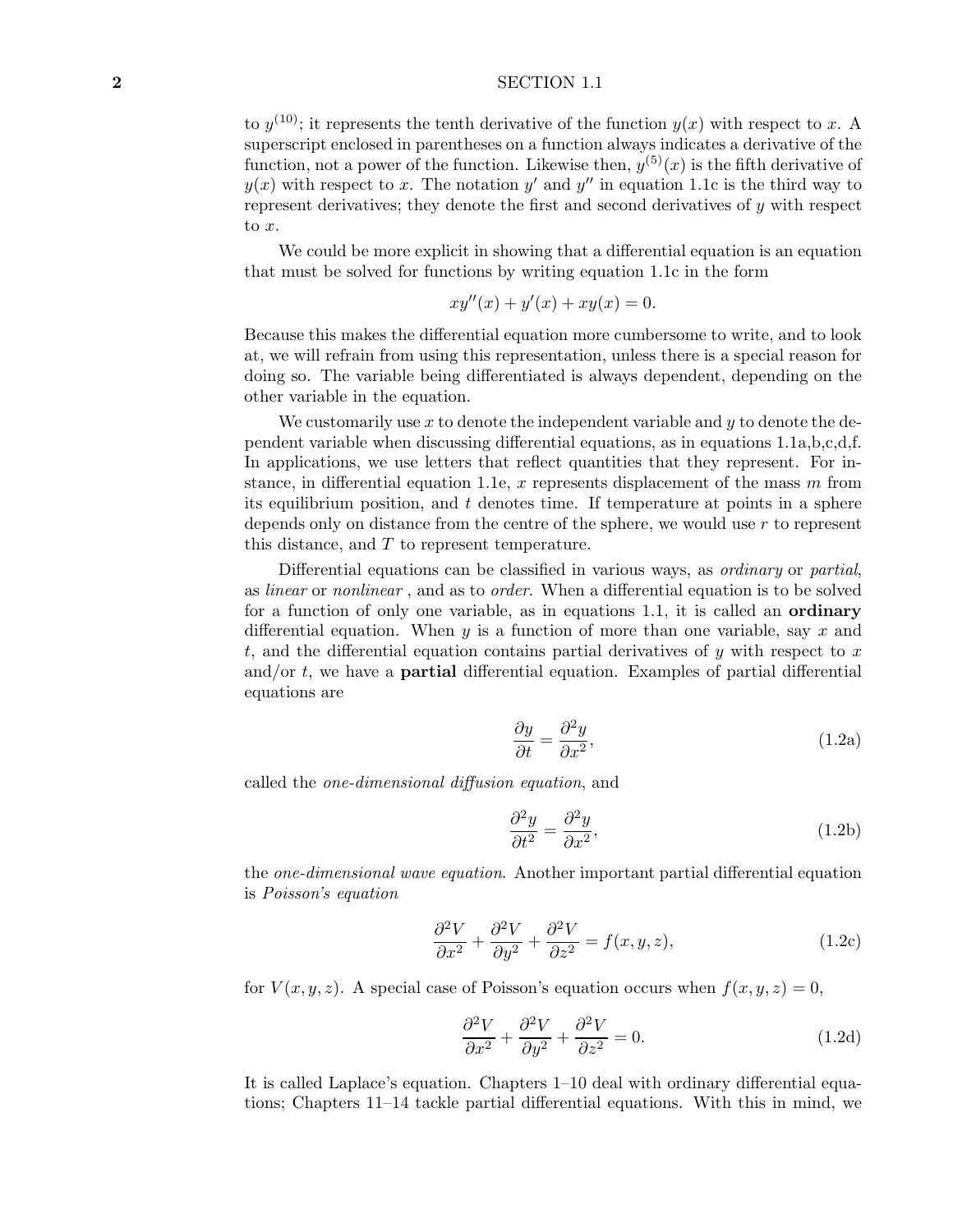shall refer to *ordinary differential equations* in Chapters 1–10 simply as *differential equations*.

Differential equations are also classified according to the highest order derivative contained therein.

**Definition 1.1** The **order** of a differential equation is the order of the highest derivative in the equation.

> The first of differential equations 1.1 is first-order, the second, third, and fifth are second-order, the fourth is fourth-order, and the last is tenth-order. Each partial differential equation 1.2a–d is second-order.

> The third way to distinguish between differential equations is most important; it classifies them as *linear* or *nonlinear*. You have already encountered the concept of "linearity" in various settings. First, you will recall that a linear equation in *x* and *y* is one of the form  $ax + by = c$ , where *a*, *b*, and *c* are constants; it describes a line in the *xy*-plane. We say that the left side of the equation is a linear combination of *x* and *y*. The equation  $Ax + By + Cz = D$ , where coefficients are again constants, is linear in *x*, *y*, and *z*; it describes a plane in *xyz*-space. The left side of the equation is a linear combination of  $x$ ,  $y$ , and  $z$ . We can write a vector **v** with Cartesian components  $(v_x, v_y, v_z)$  in the form  $\mathbf{v} = v_x \hat{\mathbf{i}} + v_y \hat{\mathbf{j}} + v_z \hat{\mathbf{k}}$ , where  $\hat{\mathbf{i}}$ ,  $\hat{\mathbf{j}}$ , and  $\hat{\mathbf{k}}$  are unit basis vectors in the  $x$ -,  $y$ -, and  $z$ -directions, respectively. This expresses **v** as a linear combination of the basis vectors. If  $\mathbf{v}_1, \mathbf{v}_2, \ldots, \mathbf{v}_n$  are vectors, the vector  $\mathbf{v} = c_1 \mathbf{v}_1 + c_2 \mathbf{v}_2 + \cdots + c_n \mathbf{v}_n$ , where the  $c_i$  are constants is called a linear combination of vectors  $\mathbf{v}_i$ . With these ideas recalled, we now define what we mean by a linear differential equation.

## **Definition 1.2** An  $n^{\text{th}}$ -order differential equation in  $y(x)$  is said to be **linear** if it can be expressed in the form

$$
a_n(x)\frac{d^n y}{dx^n} + a_{n-1}(x)\frac{d^{n-1} y}{dx^{n-1}} + \dots + a_2(x)\frac{d^2 y}{dx^2} + a_1(x)\frac{dy}{dx} + a_0(x)y = F(x). \tag{1.3}
$$

The left side of the equation is a linear combination of  $y(x)$  and its *n* derivatives. This is one reason for calling the equation linear; a more important reason will be discussed in Section 4.1. Coefficients  $a_i(x)$  can be numbers, but they can also be functions of *x* (but not functions of *y*). Notice in particular that none of the derivatives of  $y(x)$  are multiplied together, nor are they squared or cubed or taken to any other power, nor do they appear as the argument of any transcendental function. There is a function of *x* multiplying *y*, **plus** a function of *x* multiplying the first derivative of  $y$ , **plus** a function of  $x$  multiplying the second derivative of *y*, and so on, to the  $n<sup>th</sup>$  derivative of *y*. In order that the equation be  $n<sup>th</sup>$ -order, we assume that  $a_n(x)$  is not identically equal to zero. It could be equal to zero at isolated values of *x*, but not equal to zero for all *x*. For example, linear first- and second-order equations are ones that can be expressed in the forms

$$
a_1(x)\frac{dy}{dx} + a_0(x)y = F(x),
$$
  $a_2(x)\frac{d^2y}{dx^2} + a_1(x)\frac{dy}{dx} + a_0(x)y = F(x).$ 

The following equations are nonlinear.

$$
x\frac{d^2y}{dx^2} + 2x\frac{dy}{dx} + \sin y = e^{2x}, \qquad \frac{d^3y}{dx^3}\frac{dy}{dx} - 2y = x^2.
$$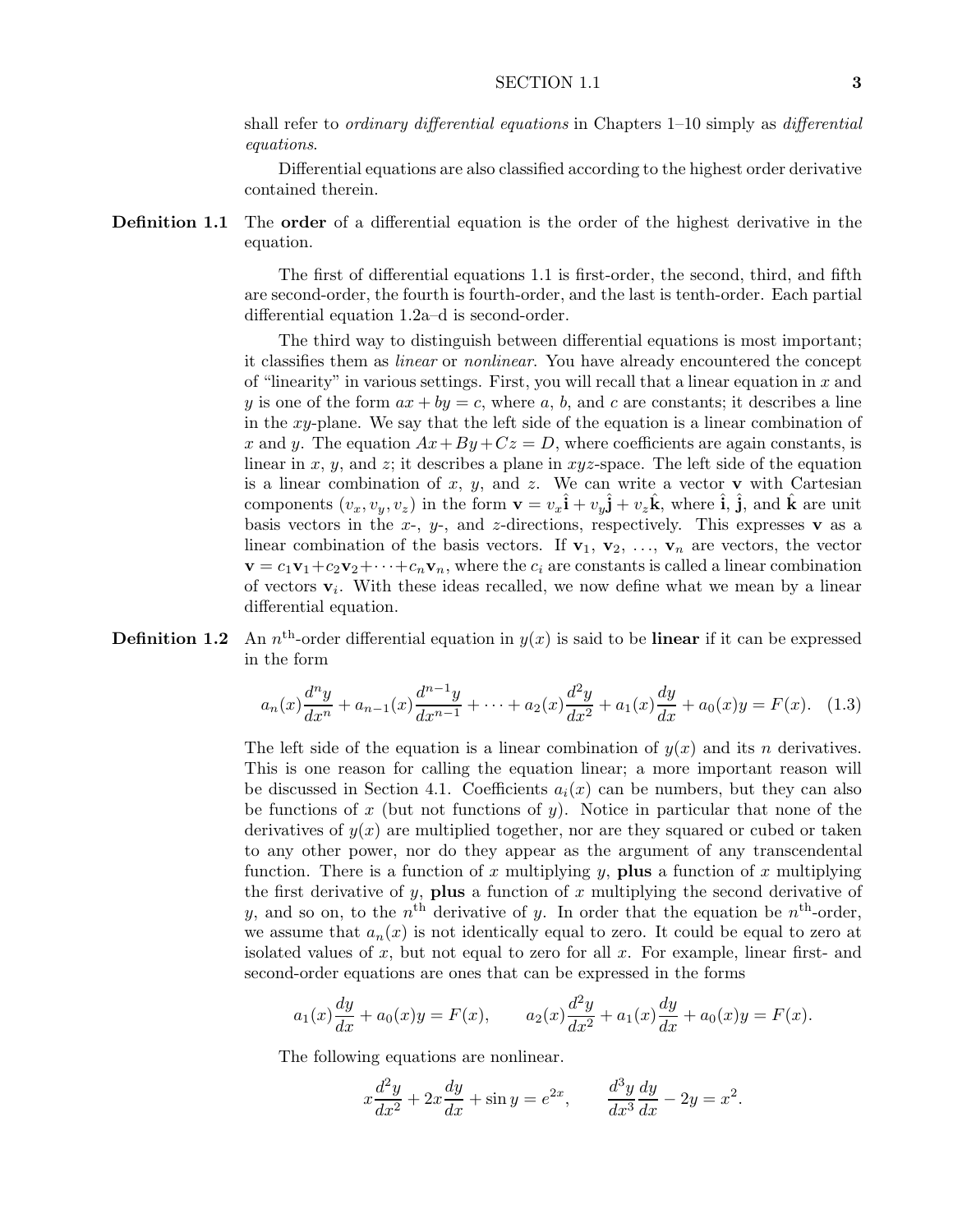#### **4** SECTION 1.1

The first equation is nonlinear because of the sin *y*-term; the second is nonlinear due to the product of  $d^3y/dx^3$  and  $dy/dx$ . Differential equations 1.1c,d,e,f are linear; equations 1.1a,b are nonlinear.

**Example 1.1** Determine whether the following differential equations are linear:

(a) 
$$
\sin x \frac{d^2 y}{dx^2} + 3e^{2x}y^2 = 6x
$$
 (b)  $y'' + e^x y' + xy = \sin 2x$  (c)  $(1 + y')^{1/3} + x^2 = 0$ 

**Solution** (a) The  $3e^{2x}y^2$  in this equation makes the equation nonlinear, not because of  $e^{2x}$ , but because of  $y^2$ .

(b) This equation is linear; it is of form 1.3. Coefficient  $e^x$ , and  $\sin 2x$ , are not linear functions of *x*, but that is irrelevant. The left side of the equation is a linear combination of  $y, y'$  and  $y''$ .

(c) Because we can rewrite this equation in the form  $\frac{dy}{dx} = -1 - x^6$ , it is linear.•

#### **Solutions of Differential Equations**

Differential equations must be solved for functions. A function is a solution of a differential equation if it satisfies the following requirement.

**Definition 1.3** A function is a **solution** of a differential equation on an open interval<sup>†</sup> I if substitution of the function into the differential equation reduces the differential equation to an identity on the interval.††

> What we mean by saying that the differential equation is "reduced to an identity" is that when the proposed solution is substituted into the differential equation, left and right sides of the equation become equal at every point in the interval *I*. For example, to show that the function  $y(x) = e^{5x} - 2e^{-x} + x^2 + 2x$  is a solution of the differential equation

$$
\frac{d^2y}{dx^2} - 4\frac{dy}{dx} - 5y = -5x^2 - 18x - 6
$$

on the interval  $-\infty < x < \infty$ , we substitute it into the left side of the differential equation,

$$
\frac{d^2y}{dx^2} - 4\frac{dy}{dx} - 5y = (25e^{5x} - 2e^{-x} + 2) - 4(5e^{5x} + 2e^{-x} + 2x + 2)
$$

$$
-5(e^{5x} - 2e^{-x} + x^2 + 2x)
$$

$$
= -5x^2 - 18x - 6.
$$

Since this is the right side of the differential equation, we have verified that substitution of the function into the differential equation reduces it to an identity on the interval  $-\infty < x < \infty$ .

<sup>†</sup> By considering differential equations on open intervals we avoid one-sided derivatives at the ends of the interval.

<sup>††</sup> This is a text on **real** differential equations, and therefore we seek real-valued solutions. We may sometimes find it useful to introduce complex numbers, but ultimately we want real solutions.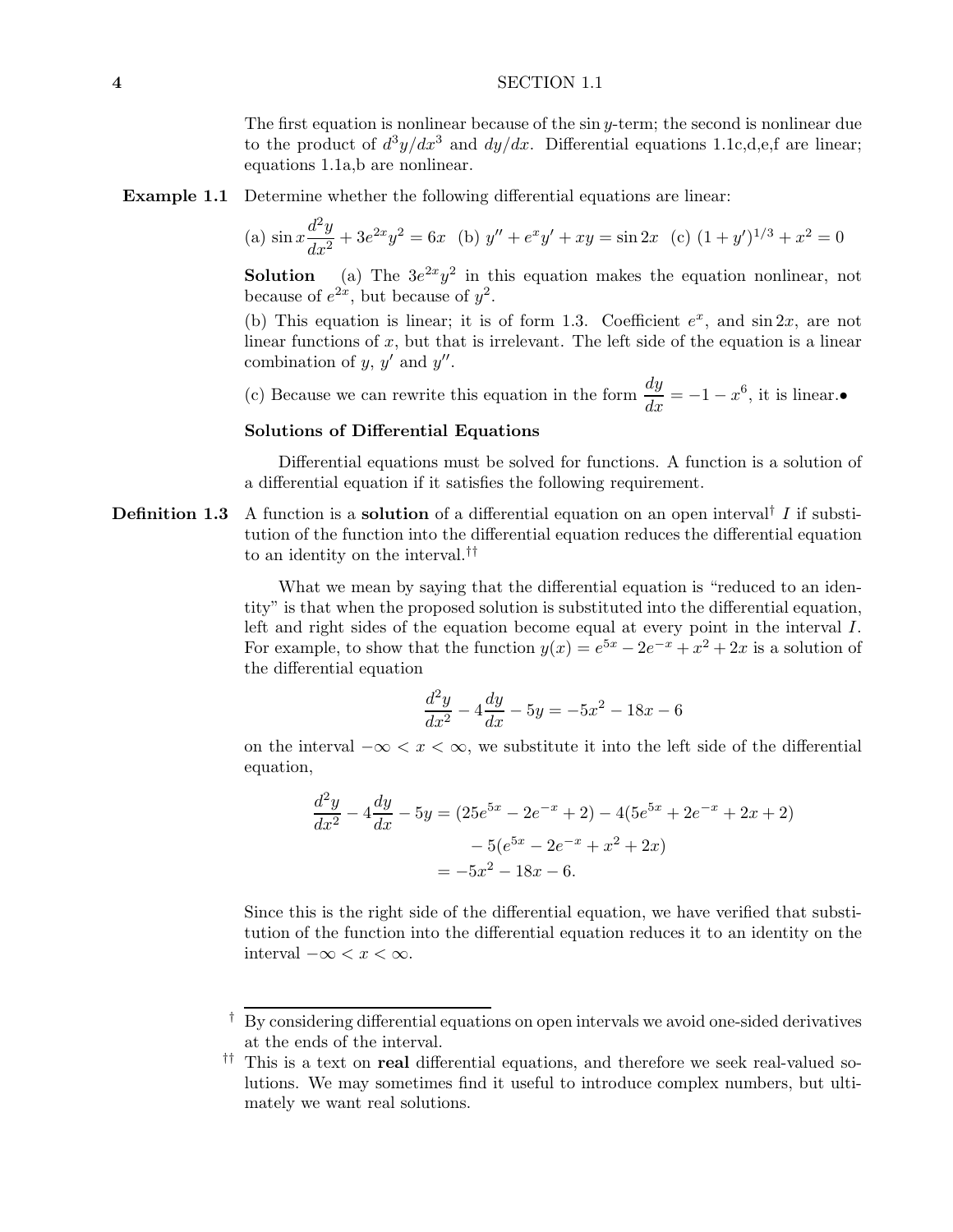**Example 1.2** Show that  $y(x) = C_1 \cos 3x + C_2 \sin 3x$  is a solution of the differential equation

$$
\frac{d^2y}{dx^2} = -9y
$$

on the interval  $-\infty < x < \infty$  for any constants  $C_1$  and  $C_2$ .

**Solution** If we substitute the function into the left side of the differential equation, we get

$$
\frac{d^2y}{dx^2} = -9C_1 \cos 3x - 9C_2 \sin 3x.
$$

Substitution into the right side of the equation gives

$$
-9y = -9(C_1 \cos 3x + C_2 \sin 3x).
$$

Since these expressions are equal for all  $x$  and any  $C_1$  and  $C_2$ , the given function is indeed a solution of the differential equation on the interval  $-\infty < x < \infty$ . Because  $y(x) = C_1 \cos 3x + C_2 \sin 3x$  contains two arbitrary constants, it is not just a solution, but a double-infinity of solutions. We call it a **2-parameter family of solutions**.•

**Example 1.3** What is the largest interval on which  $y(x) = x^{-1/2} \sin x$  is a solution of the differential equation

$$
x^{2} \frac{d^{2} y}{dx^{2}} + x \frac{dy}{dx} + \left(x^{2} - \frac{1}{4}\right)y = 0?
$$

**Solution** Substitution of the function into the left side of the differential equation gives

$$
x^{2} \frac{d^{2}y}{dx^{2}} + x \frac{dy}{dx} + \left(x^{2} - \frac{1}{4}\right)y = x^{2} \left(-\frac{\sin x}{\sqrt{x}} - \frac{\cos x}{x^{3/2}} + \frac{3\sin x}{4x^{5/2}}\right) + x \left(\frac{\cos x}{\sqrt{x}} - \frac{\sin x}{2x^{3/2}}\right) + \left(x^{2} - \frac{1}{4}\right) \frac{\sin x}{\sqrt{x}} = \sin x \left(-x^{3/2} + \frac{3}{4\sqrt{x}} - \frac{1}{2\sqrt{x}} + x^{3/2} - \frac{1}{4\sqrt{x}}\right) + \cos x (-\sqrt{x} + \sqrt{x}) = 0.
$$

Consequently the function  $y(x) = x^{-1/2} \sin x$  is a solution of the differential equation and is so for all values of x for which differentiations make sense; namely,  $x > 0$ .

## **Finding Versus Checking Solutions to Differential Equations**

There is a vast difference between *checking* whether a function is a solution of a differential equation, and *finding* a solution of a differential equation. If we have a function that we believe to be a solution of a differential equation, it is relatively simple to check whether this is indeed the case. As in Examples 1.2 and 1.3, we simply substitute the function into the differential equation to see if it reduces the equation to an identity. This means that you should **never** give an incorrect solution to a differential equation. You can **always** check whether it is correct.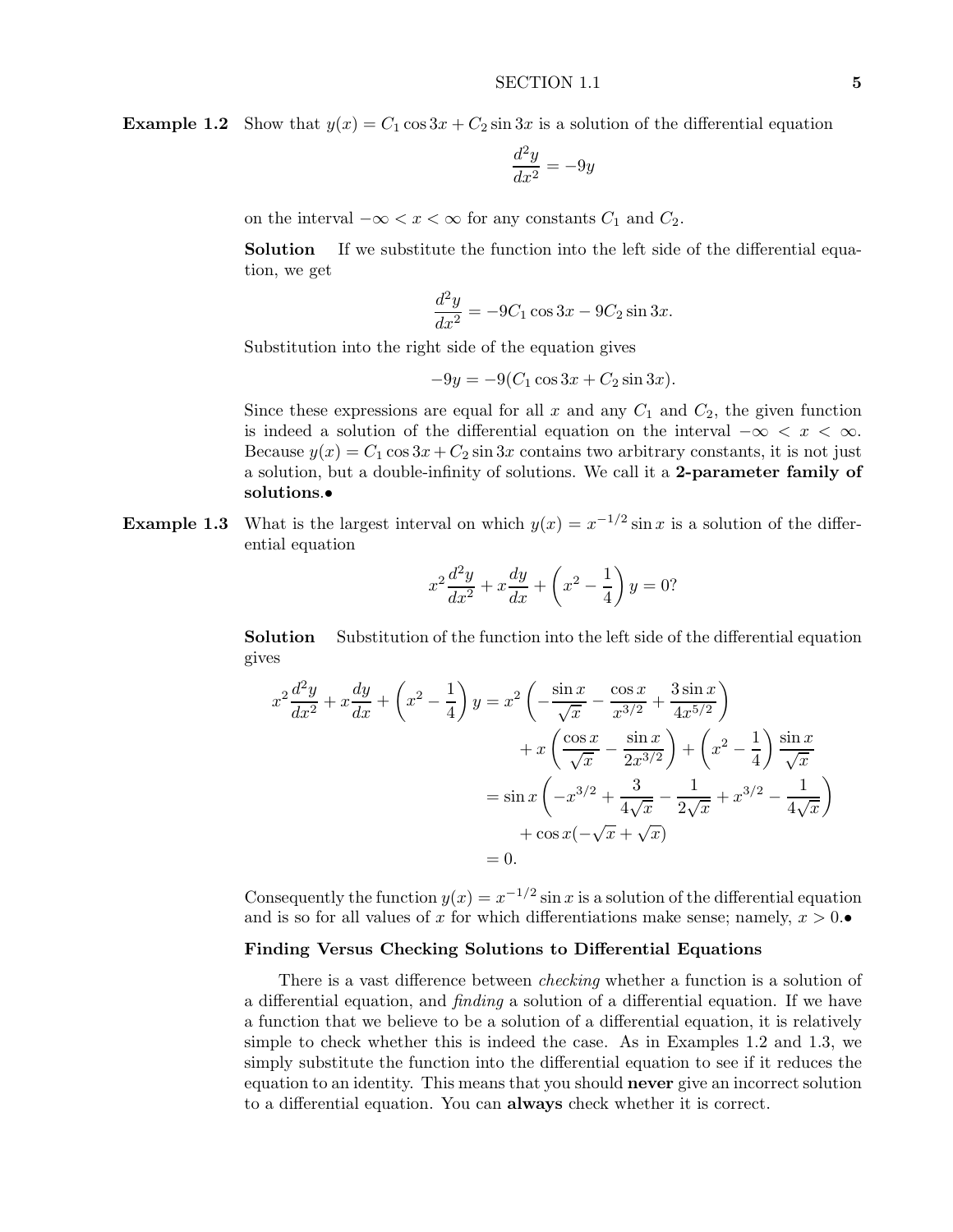#### **6** SECTION 1.1

Finding solutions to a differential equation can sometimes be a formidable task, even an impossible one. Much of this text is devoted to finding solutions of certain types of differential equations, but the reader should realize that many equations, especially those that arise in engineering, physics, economics, etc, may not fall into these categories. Particularly troublesome are nonlinear equations; to find exact solutions, it may be necessary to resort to methods beyond the scope of this book. Alternatively, approximate solutions can be derived with the methods in Chapters 9 and 10.

#### **Intervals of Validity for Solutions to Differential Equations**

When differential equations arise in applications, intervals on which solutions are desired are usually known. For instance, differential equation 1.1b describes the shape of a hanging cable, and therefore it would be solved on the open interval  $0 < x < L$ , given that the ends of the cable are at  $x = 0$  and  $x = L$ . Equation 1.1e describes the displacement of a mass on the end of a spring, and it would be solved for  $t > 0$ , given that the motion of the mass commences at time  $t = 0$ . When differential equations do not arise from applications, we often find solutions, and subsequently determine their domains of validity. For instance, it is easy to see (or check) that exponential functions  $y(x) = Ce^{2x}$  are solutions of the differential equation  $dy/dx = 2y$  for any value of the constant *C*, and they are all solutions on the interval  $-\infty < x < \infty$ . It sometimes happens, however, that different solutions of a differential equation are defined on different intervals. For example, elementary integration suggests that functions that satisfy the differential equation

$$
\frac{dy}{dx} = \frac{1}{(x+2)^2},\tag{1.4}
$$

are of the form

$$
y(x) = \frac{-1}{x+2} + C,\tag{1.5a}
$$

where *C* is an arbitrary constant. But where is this function a solution of differential equation 1.4? Clearly the differential equation need not be considered at  $x = -2$ . The solution is valid on the interval  $x < -2$ , or the interval  $x > -2$ , or any subinterval of these intervals, but not on any interval that contains  $x = -2$ . A better description of solutions is

$$
y(x) = \begin{cases} -\frac{1}{x+2} + C_1, & x < -2\\ -\frac{1}{x+2} + C_2, & x > -2 \end{cases}
$$
(1.5b)

where  $C_1$  and  $C_2$  are arbitrary (unrelated) constants. Expression 1.5b contains solutions of differential equation 1.4 on the interval *x <* −2, and solutions on the interval  $x > -2$ , but they are completely independent solutions. Solutions have the same form on these intervals, but they are unrelated. We often use compact notation 1.5a for solutions of differential equations like 1.4, but realize that further analysis of the differential equation and its solutions might necessitate a division of 1.5a into its component parts 1.5b.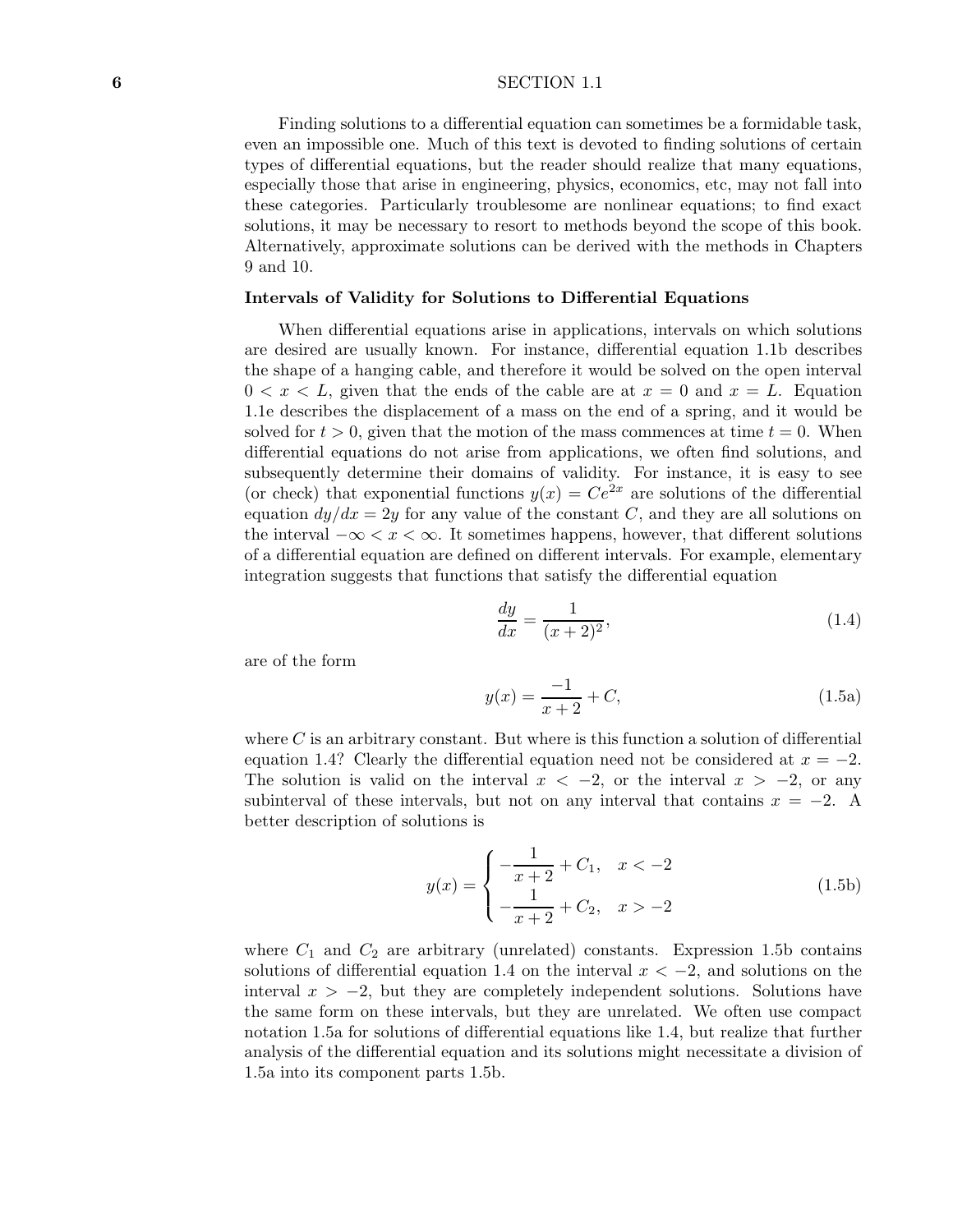**Example 1.4** Find solutions of the differential equation

$$
(x^2 - 1)\frac{dy}{dx} = x.
$$

**Solution** When we write the differential equation in the form

$$
\frac{dy}{dx} = \frac{x}{x^2 - 1},
$$

it can immediately be integrated to give

$$
y(x) = \frac{1}{2} \ln |x^2 - 1| + C.
$$

The solution should clearly not be considered at  $x = \pm 1$ . It is valid on the intervals  $-\infty < x < -1, -1 < x < 1$ , and  $1 < x < \infty$ . As a result, the best way to write the solution is

$$
y(x) = \frac{1}{2} \begin{cases} \ln(x^2 - 1) + C_1, & -\infty < x < -1 \\ \ln(1 - x^2) + C_2, & -1 < x < 1 \\ \ln(x^2 - 1) + C_3, & 1 < x < \infty. \end{cases}
$$

We have an infinity of solutions of the differential equation on the interval −∞ *<*  $x < -1$ , an infinity of solutions on the interval  $-1 < x < 1$ , and an infinity of solutions on the interval  $1 < x < \infty$ .•

#### **Implicitly Defined Solutions**

In the differential equations that we have considered, *x* has been the independent variable and *y* the dependent variable. In every case, solutions have been defined explicitly; that is, solutions have been written in the form  $y = y(x)$ . Because functions can be defined implicitly as well as explicitly, it should not be surprising that solutions of a differential equation might be defined implicitly rather than

explicitly. For example, we have plotted the curve  $5y^3 + x^3 + x - 10y = 1$  in Figure 1.1. It defines three functions, one being that part of the curve above the point  $P$ , a second being the part of the curve between *P* and *Q*, and the third being the part of the curve below *Q*. We claim that each of these functions **Figure 1.1** satisfies the nonlinear differential equation



$$
\frac{dy}{dx} = \frac{3x^2 + 1}{10 - 15y^2}.
$$

To prove this, we differentiate the equation of the curve implicitly with respect to *x*,

$$
15y^2\frac{dy}{dx} + 3x^2 + 1 - 10\frac{dy}{dx} = 0.
$$

When this is solved for *dy/dx*, we obtain

$$
\frac{dy}{dx} = \frac{3x^2 + 1}{10 - 15y^2},
$$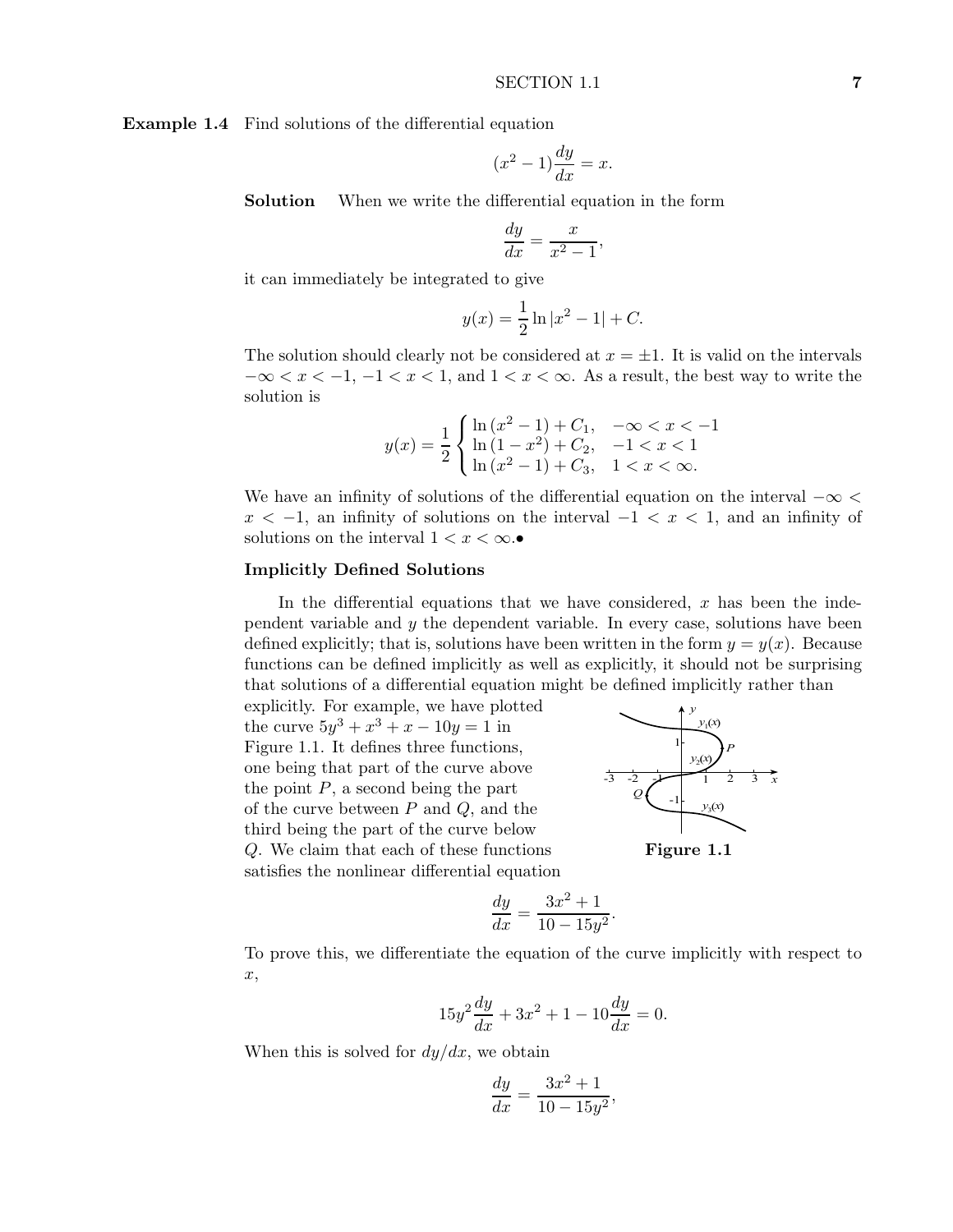#### **8** SECTION 1.1

the given differential equation. All three of the functions defined by the equation  $5y^3 + x^3 + x - 10y = 1$  and shown in Figure 1.1 satisfy the differential equation, but they do so on different intervals. The uppermost function  $y_1(x)$  satisfies the differential equation on the interval  $-\infty < x < x_P$ , where  $x_P$  is the *x*-coordinate of *P*; the middle function  $y_2(x)$  satisfies the differential equation on the interval  $x_Q < x < x_P$ , where  $x_Q$  is the *x*-coordinate of *Q*; and the lowest function  $y_3(x)$  is a solution on the interval  $x_Q < x < \infty$ . We cannot find these functions explicitly, as it is impossible to solve  $5y^3 + x^3 + x - 10y = 1$  for *y* in terms of *x*, but in Figure 1.1, we have their graphs. Each graph is called a **solution curve** of the differential equation.

The differential equation identifies the points *P* and *Q*. At these points, the slope of the curve is undefined, and this occurs when  $10 - 15y^2 = 0$ . Thus, *y*coordinates of *P* and *Q* are  $\pm \sqrt{2/3}$ . Corresponding *x*-coordinates can be obtained by substituting these values of *y* into  $5y^3 + x^3 + x - 10y = 1$ ,

$$
\pm 5(2/3)^{3/2} + x^3 + x \mp 10(2/3)^{1/2} = 1.
$$

These equations can be solved numerically for  $x_P \approx 1.68$  and  $x_Q \approx -1.44$ .

We formalize these ideas in the following definition.

**Definition 1.4** An equation  $f(x, y) = 0$  is said to **implicitly** define a solution of a differential equation on an open interval *I* if there exists a function, defined implicitly by the equation, that satisfies the differential equation on *I*.

> The above example illustrates that an equation  $f(x, y) = 0$  might implicitly define more than one solution of a differential equation. Here are two further illustrations of implicitly defined solutions.

**Example 1.5** Find solutions of the nonlinear differential equation

$$
y\frac{dy}{dx} = -x.
$$

**Solution** If we integrate both sides of the equation with respect to x, we obtain

$$
\int y \frac{dy}{dx} dx = \int -x dx = -\frac{x^2}{2} + C.
$$

Integration on the left is what might be called backwards implicit differentiation; find an expression which when differentiated with respect to *x* gives  $y\frac{dy}{dx}$ . Such an expression is  $\frac{y^2}{2}$ . In other words, we can write that

$$
\frac{y^2}{2} = -\frac{x^2}{2} + C, \quad \text{or,} \quad x^2 + y^2 = 2C.
$$

Since *C* is an arbitrary constant, but must be positive in order that the equation define functions, we replace it with  $D^2$ , in which case, solutions of the differential equation are defined implicitly by

$$
x^2 + y^2 = D^2.
$$

Geometrically, this equation describes a family of circles of radius *D* centred at the origin, one of which is shown in Figure 1.2a. Algebraically, the equation defines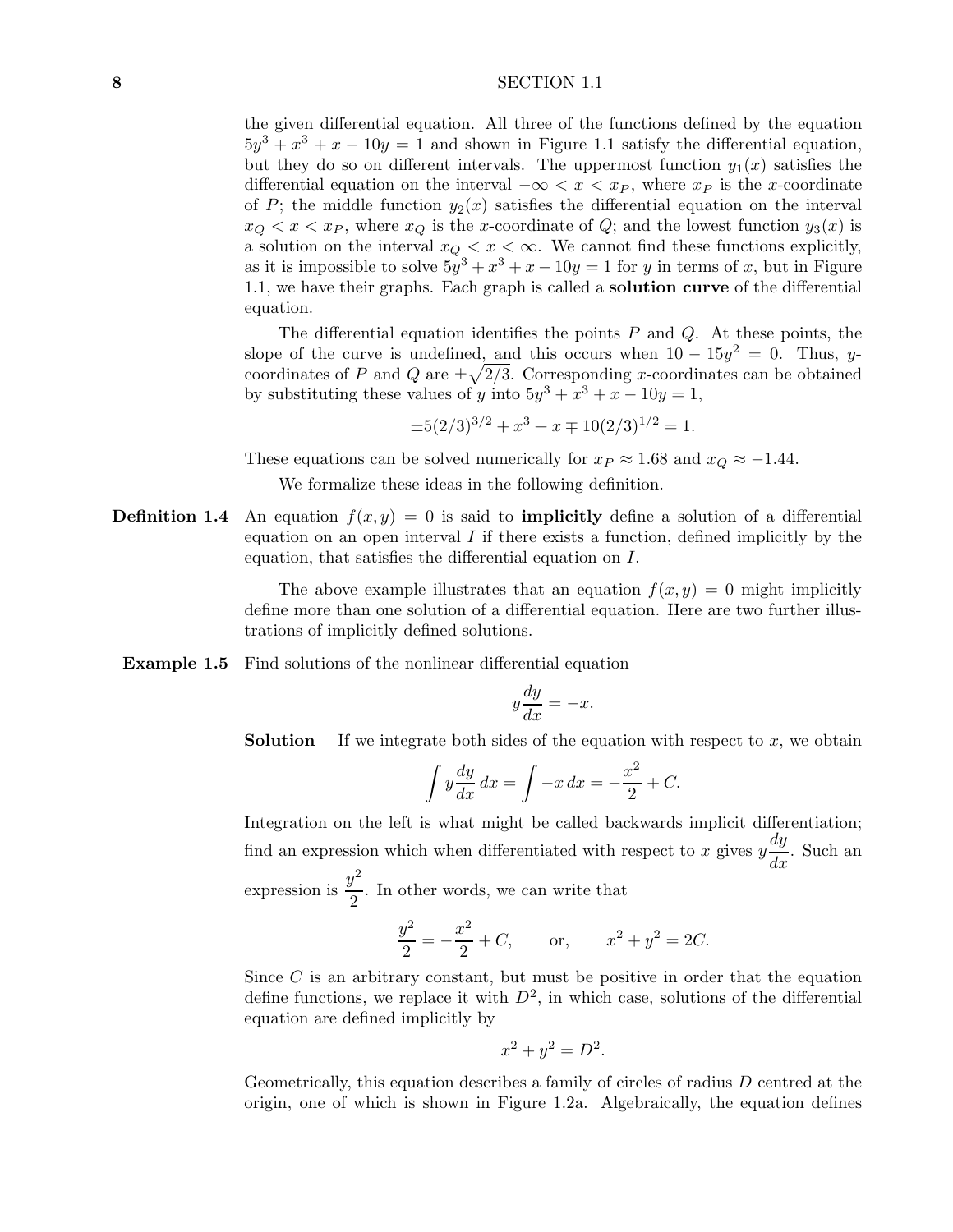#### SECTION 1.1 **9**

two continuous functions on the interval  $-D \leq x \leq D$ ,  $y(x) = \sqrt{D^2 - x^2}$  and  $y(x) = -\sqrt{D^2 - x^2}$ . Both are solutions of the differential equation on the interval  $-D < x < D$ . Notice that the endpoints  $x = \pm D$  have been removed, and there are two reasons for this. Firstly, we agreed to discuss solutions of differential equations only on open intervals, and secondly, even if we had not made this agreement, these functions do not have derivatives at  $x = \pm D$ , and cannot therefore satisfy the differential equation at these points. The equation  $x^2 + y^2 = D^2$  defines other functions on the interval  $-D < x < D$ , one being that in Figure 1.2b. But this function is not a solution of the differential equation on this interval because it does not have a derivative at  $x = 0$ .



**Example 1.6** Show that the equation  $y = (x + y)[\ln y + C]$ , where *C* is a constant, implicitly defines solutions of the differential equation

$$
\frac{dy}{dx} = -\frac{y^2}{x^2 + y^2 + xy}.
$$

**Solution** Let  $y(x)$  be any function that is implicitly defined by any one of the curves  $y = (x+y)[\ln y+C]$ . To show that its derivative satisfies the given differential equation, we use implicit differentiation. It is best (but not necessary) to isolate the constant *C*,

$$
\frac{y}{x+y} - \ln y = C.
$$

Implicit differentiation now gives

$$
\frac{(x+y)dy/dx - y(1+dy/dx)}{(x+y)^2} - \frac{1}{y}\frac{dy}{dx} = 0.
$$

When we multiply by  $y(x+y)^2$ , we get

$$
y(x+y)\frac{dy}{dx} - y^2\left(1 + \frac{dy}{dx}\right) - (x+y)^2\frac{dy}{dx} = 0.
$$

We now solve this for *dy/dx*,

$$
\frac{dy}{dx} = \frac{y^2}{y(x+y) - y^2 - (x+y)^2} = -\frac{y^2}{x^2 + xy + y^2}.
$$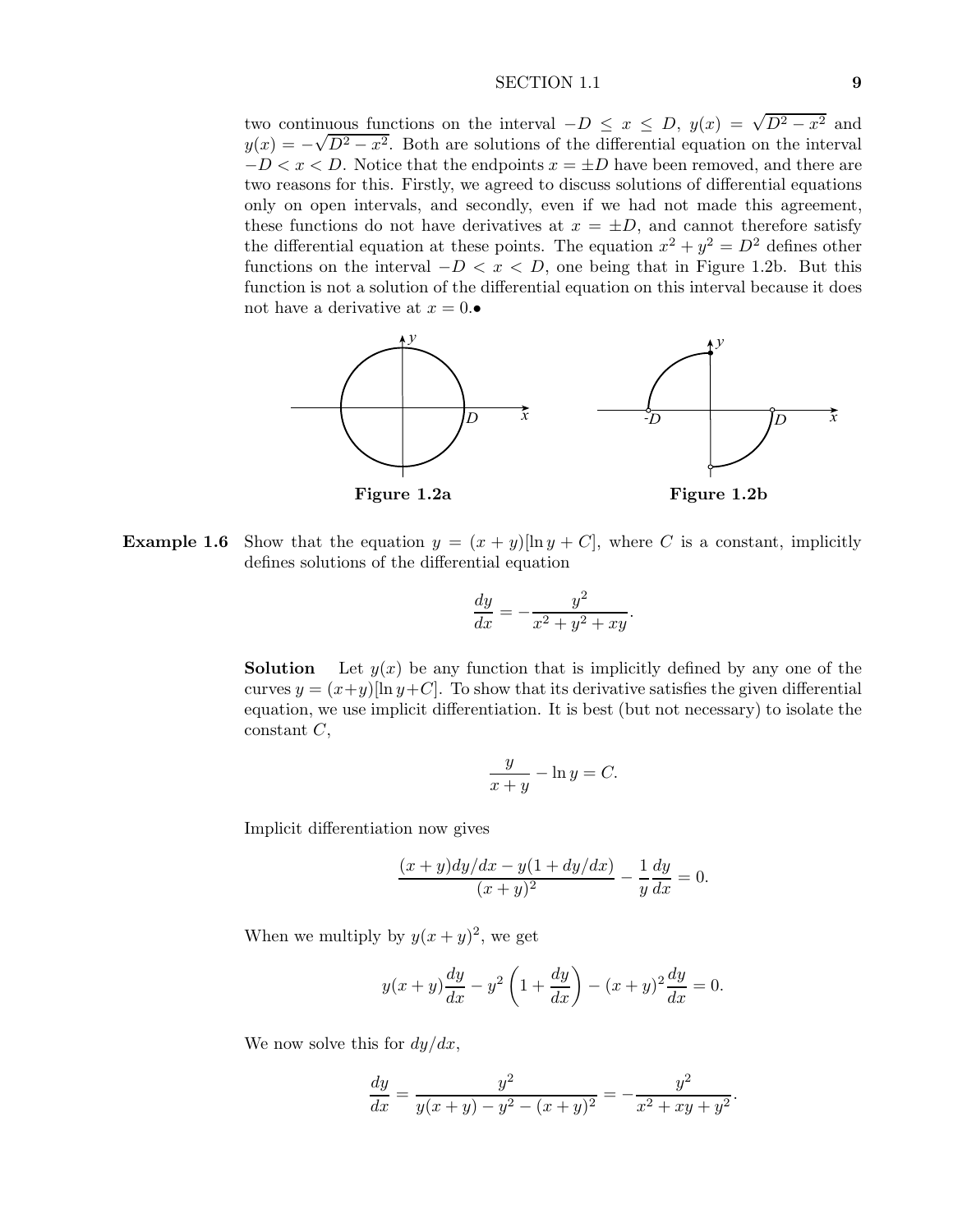In Figure 1.3 we have shown plots of the curves  $y = (x + y)[\ln y + C]$  for values  $C = 1$  and  $C = 2$ . Any function defined by any one of these curves implicitly defines a solution of the differential equation on some interval.





 $-\infty < x < \infty$ , depending first on the choice of constant *C*, and then on the particular choice of curve resulting from that *C*.•

In these two examples, we used graphs to illustrate implicitly defined solutions of differential equations. To determine algebraically when an equation implicitly defines functions, we can use the "implicit function theorem" from calculus. It is discussed in Exercise 47 at the end of this section.

#### **Boundary and Initial Conditions**

When differential equations occur in applications, they are usually accompanied by subsidiary conditions called *initial* or *boundary conditions*. For example, suppose a drug such as glucose is administered intravenously into the bloodstream of a hospital patient at a constant rate R units per unit time. It is often assumed that the body uses the glucose up at a rate proportional to the amount present at that time. If  $A(t)$  is the amount of glucose in the blood as a function of time t, then its derivative  $dA/dt$  is the time rate of change of the amount of glucose in the blood. It must be equal to the rate *R* at which glucose enters the bloodstream less the rate *kA* at which the body uses it up,



where  $k > 0$  is a constant. This is a differential equation for  $A(t)$ . If the initial amount of glucose in the blood at time  $t = 0$  is  $A_0$ , then  $A(t)$  must also satisfy  $A(0) = A_0$ . This is an **initial condition** that solution(s) of the differential equation must also satisfy. In other words, the real problem is to find solution(s) of differential equation 1.6 that also satisfy the initial condition  $A(0) = A_0$ ,

$$
\frac{dA}{dt} = R - kA, \quad t > 0,\tag{1.7a}
$$

$$
A(0) = A_0. \tag{1.7b}
$$

This is the form in which analysts in applied areas find differential equations the differential equation is accompanied by subsidiary conditions that express other requirements of solutions. We call problem 1.7 an **initial-value problem**. It is not difficult to verify that solutions of the differential equation are

$$
A(t) = \frac{R}{k} + Ce^{-kt},\tag{1.8}
$$

for any constant *C*. When we impose the initial condition, we obtain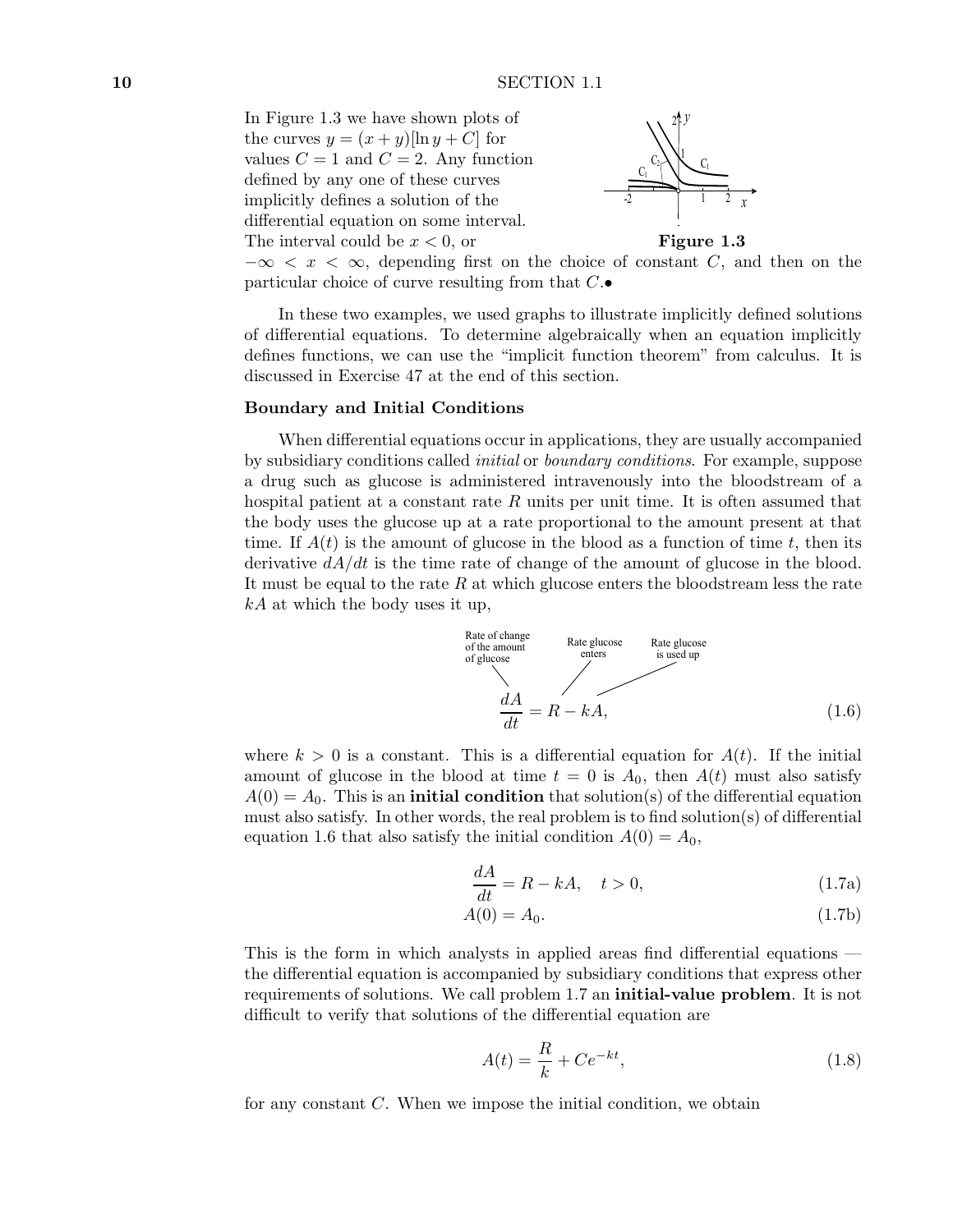$$
A_0 = A(0) = \frac{R}{k} + C.
$$

Thus,  $C = A_0 - R/k$ , and a solution of the initial-value problem is

$$
A(t) = \frac{R}{k} + \left(A_0 - \frac{R}{k}\right)e^{-kt}.\tag{1.9}
$$

This was your first exposure to mathematical modelling with differential equations. We turned the physical assumption that the body uses glucose up at a rate proportional to the amount present into differential equation 1.6. To complete the model we added the initial condition  $A(0) = A_0$ , resulting in initial-value problem 1.7.

Mathematical modelling is one of the most important areas of mathematics. It is used to describe oscillations of physical systems such as machinery, buildings during storms, and currents in electical networks. Models have been constructed to describe the spread of diseases, the conduction of heat, and the diffusion of chemicals. The list of applications of mathematical models is vast, and ever growing. We will discuss mathematical modelling in numerous applications of differential equations throughout the rest of this text. We may not always mention that we are doing mathematical modelling, but the reader will recognize this.

A second situation that may already be familiar to some readers is that of a mass *M* suspended from a spring with constant *k*. If the mass is also subject to air drag that is proportional to its velocity, then displacement  $x(t)$  of the mass from its equilibrium position as a function of time *t* must satisfy the differential equation

$$
M\frac{d^2x}{dt^2} + \beta \frac{dx}{dt} + kx = 0,
$$
\n(1.10a)

where  $\beta > 0$  is a constant. (Don't worry if you have never seen this equation before. We will derive and analyze it from every possible viewpoint in Chapter 5.) Accompanying the differential equation will be two initial conditions specifying the position and velocity of the mass at some initial time  $t_0$ ,

$$
x(t_0) = x_0, \quad x'(t_0) = v_0. \tag{1.10b}
$$

The initial-value problem then consists of finding solution(s) of differential equation 1.10a that also satisfy initial conditions 1.10b.

Equation 1.1d, which is used to determine the deflection of a beam, is normally accompanied by four conditions, two at each end  $x = 0$  and  $x = L$  of the beam. Examples are

$$
y(0) = y(L) = 0, \quad y''(0) = y''(L) = 0.
$$

They are called **boundary conditions**. Differential equation 1.1d together with these boundary conditions is called a **boundary-value problem**. It is straightforward to verify that the function

$$
y(x) = C_1 e^{kx} + C_2 e^{-kx} + C_3 \sin kx + C_4 \cos kx - \frac{1}{k^4},
$$
 (1.11)

where  $C_1$ ,  $C_2$ ,  $C_3$ , and  $C_4$  are arbitrary constants, satisfies differential equation 1.1d. When the boundary conditions are applied, these constants must satisfy the four equations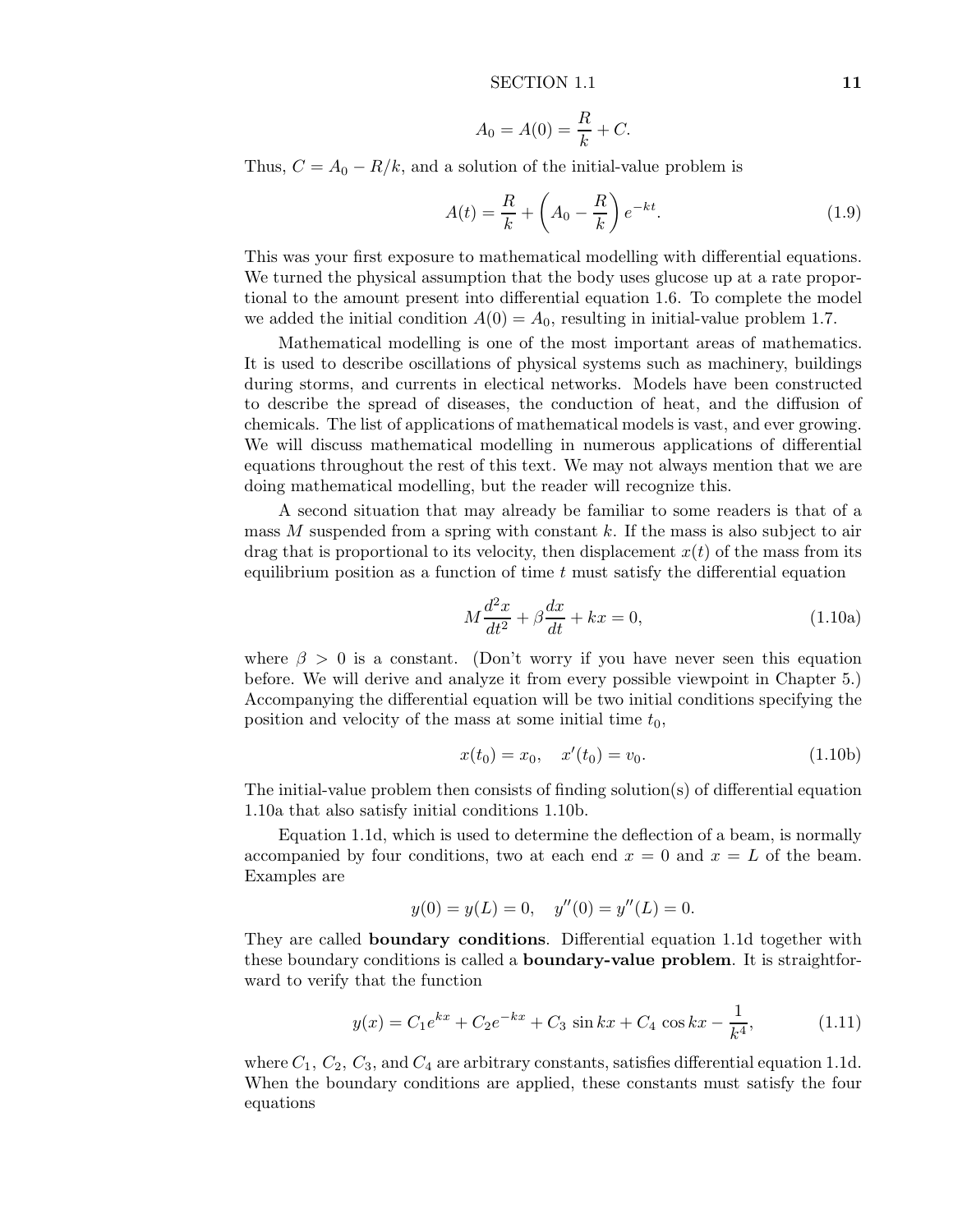$$
0 = C_1 + C_2 + C_4 - 1/k^4,
$$
  
\n
$$
0 = C_1 e^{kL} + C_2 e^{-kL} + C_3 \sin kL + C_4 \cos kL - 1/k^4,
$$
  
\n
$$
0 = C_1 + C_2 - C_4,
$$
  
\n
$$
0 = C_1 e^{kL} + C_2 e^{-kL} - C_3 \sin kL - C_4 \cos kL.
$$

The solution is

$$
C_1 = \frac{1}{2k^4(1 + e^{kL})}
$$
,  $C_2 = \frac{e^{kL}}{2k^4(1 + e^{kL})}$ ,  $C_3 = \frac{\csc kL - \cot kL}{2k^4}$ ,  $C_4 = \frac{1}{2k^4}$ .

With these, we have a solution of the boundary-value problem.

**Example 1.7** Prove that  $y = (C_1 + C_2x)e^{-2x} + 1/4$  is a solution of the differential equation

$$
\frac{d^2y}{dx^2} + 4\frac{dy}{dx} + 4y = 1
$$

for all *x*. Find a solution that satisfies the initial conditions  $y(0) = 1$  and  $y'(0) = -1$ . **Solution** When we substitute  $y = (C_1 + C_2x)e^{-2x} + 1/4$  into the left side of the

$$
\frac{d^2y}{dx^2} + 4\frac{dy}{dx} + 4y = (4C_1 - 4C_2 + 4C_2x)e^{-2x} + 4(C_2 - 2C_1 - 2C_2x)e^{-2x} + 4[(C_1 + C_2x)e^{-2x} + 1/4] = 1.
$$

Because these calculations are valid for all *x*, the given function is a solution of the differential equation for all *x*. The initial conditions require

$$
1 = y(0) = C_1 + \frac{1}{4}, \qquad -1 = y'(0) = C_2 - 2C_1.
$$

These imply that  $C_1 = 3/4$  and  $C_2 = 1/2$ , and therefore a solution of the initialvalue problem is  $y = [(3 + 2x)e^{-2x} + 1]/4$ .•

**Example 1.8** Find a solution of the differential equation  $(x-1)\frac{dy}{dx} = 1$  that also satisfies the condition  $y(-1) = 5$ , and one that satisfies  $y(4) = 6$ .

**Solution** If we write

differential equation, we get

$$
\frac{dy}{dx} = \frac{1}{x-1},
$$
 integration gives  $y = \ln|x-1| + C.$ 

This compact notation from elementary calculus, although correct, disguises the true nature of the differential equation and its solutions. Clearly the differential equation makes no sense at  $x = 1$ . It should be considered on the intervals  $x < 1$ and *x >* 1, or any subinterval of these intervals. Solutions on these intervals are

$$
y = \begin{cases} \ln(1-x) + C_1, & x < 1 \\ \ln(x-1) + C_2, & x > 1 \end{cases}.
$$

This is a much more accurate description of solutions than the compact notation *y* = ln  $|x-1|$ +*C*. To satisfy the condition  $y(-1) = 5$ , we use the solution ln  $(1 - x)$ +*C*<sub>1</sub>.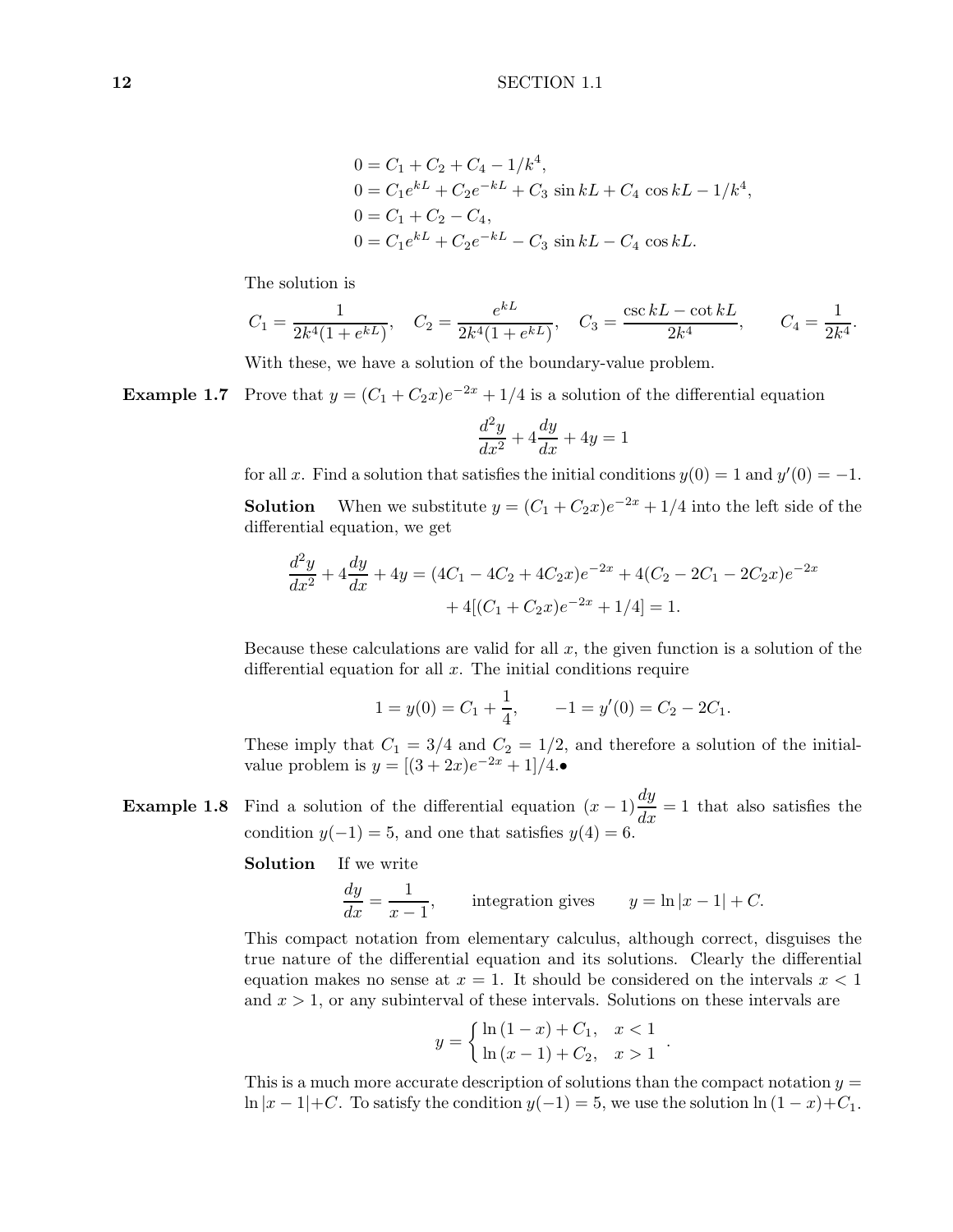#### SECTION 1.1 **13**

It requires  $5 = \ln 2 + C_1$ , from which  $C_1 = 5 - \ln 2$ . A solution is therefore  $y(x) =$ ln  $(1-x)+5$ –ln 2, valid on the interval  $x < 1$ . To satisfy the condition  $y(4) = 6$ , we use the solution  $\ln(x-1) + C_2$ . It requires  $6 = \ln 3 + C_2$ , from which  $C_2 = 6 - \ln 3$ . A solution is therefore  $y(x) = \ln(x-1) + 6 - \ln 3$ , valid for  $x > 1$ .•

Did you notice that in Examples 1.7 and 1.8, we did not ask for "the" solution of the initial-value problem; we asked for "a" solution. The reason for this is that we have no way of knowing whether there is only one solution, or many solutions, and the word "the" would imply one solution. In Section 1.3, we find out when we can expect an initial-value problem to have one, and only one, solution. Until then, we must not be so bold as to say that once we have "a" solution to an initial-value problem, we have "the" solution to the problem.

## **Families of Solutions and Singular Solutions**

We claim, without justification at the moment, that every solution of differential equation 1.6 can be written in form 1.8, and every solution of equation 1.1d can be expressed as 1.11. We call expression 1.8 a one-parameter family of solutions of equation 1.6, and expression 1.11 a four-parameter family of solutions of equation 1.1d. In both cases the number of parameters (or arbitrary constants) is the same as the order of the differential equation. We might suspect a general result emerging here to the effect that every solution of an  $n<sup>th</sup>$ -order differential equation is contained in an *n*-parameter family of solutions. For linear differential equations this is true (a fact that will be proved later), but unfortunately it is not generally true for nonlinear equations. As an illustration, consider the nonlinear equation

$$
\frac{d^2y}{dx^2} = \left(\frac{dy}{dx}\right)^2.
$$
\n(1.12)

In Example 2.30, we apply standard techniques for solving differential equations to obtain the two-parameter family of solutions  $y(x) = C_1 - \ln(C_2 + x)$ . This twoparameter family of solutions does not, however, contain all solutions of the differential equation, because no choice of  $C_1$  and  $C_2$  will give the perfectly acceptable solution  $y(x) = k$ , where k is a constant. Constant functions are not particularly interesting, but they are nonetheless solutions that are not contained within the two-parameter family. Such solutions are called **singular solutions** of the twoparameter family. Notice that we say that a singular solution is a singular solution of the family of solutions, not a singular solution of the differential equation. We say this because sometimes by writing a family of solutions of a differential equation in a different form, the new family may contain the singular solution of the original family.

**Example 1.9** Show that  $y(x) = \frac{1}{1 + Ce^{-x}}$  is a solution of the nonlinear differential equation

$$
\frac{dy}{dx} = y(1 - y)
$$

on the interval  $-\infty < x < \infty$  for any positive constant *C*. Can you see any singular solutions of this family of solutions?

#### **Solution** Since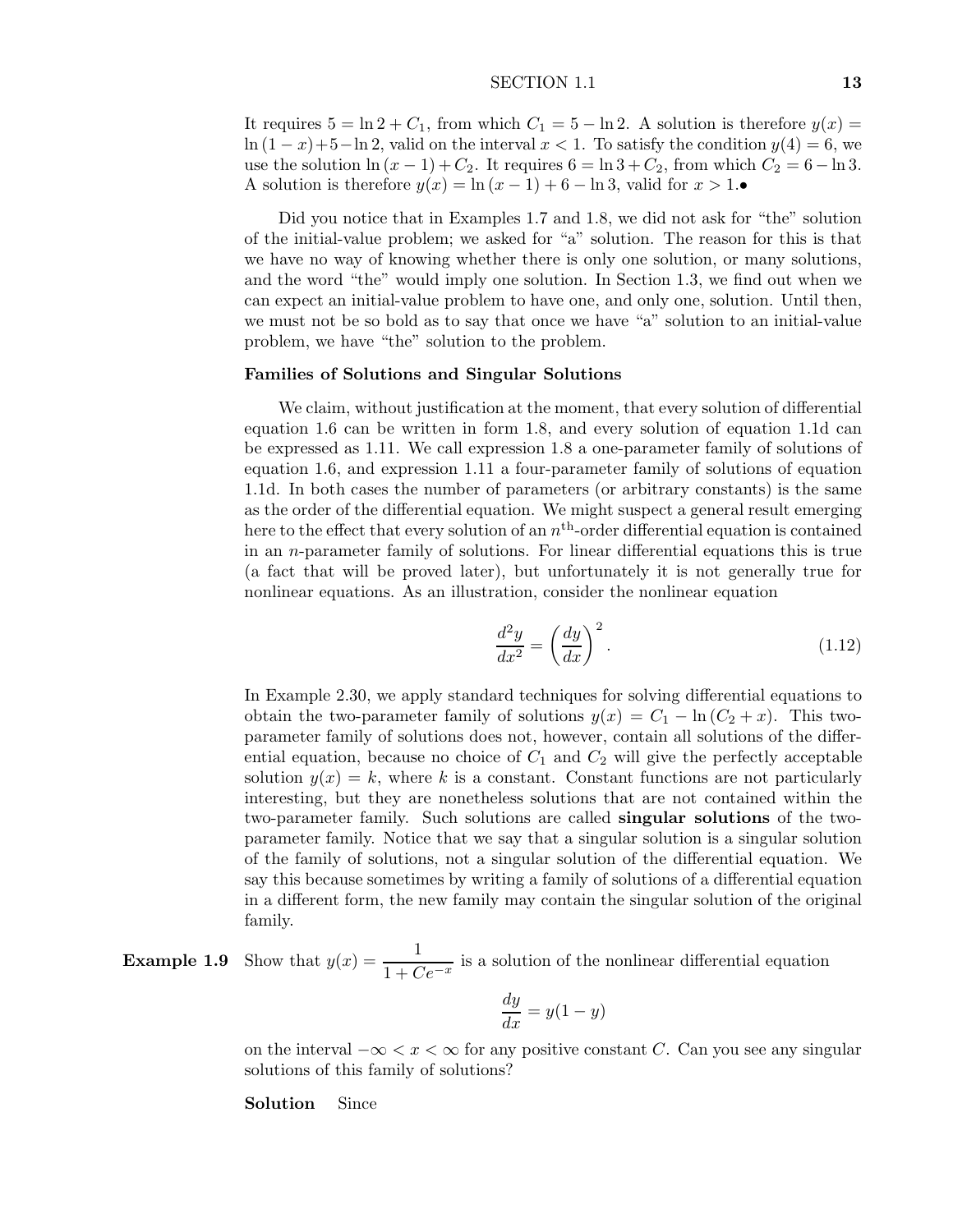$$
\frac{dy}{dx} = \frac{-1}{(1 + Ce^{-x})^2}(-Ce^{-x}) = \frac{Ce^{-x}}{(1 + Ce^{-x})^2}
$$

and

$$
y(1-y) = \frac{1}{1 + Ce^{-x}} \left( 1 - \frac{1}{1 + Ce^{-x}} \right) = \frac{Ce^{-x}}{(1 + Ce^{-x})^2},
$$

the function is indeed a solution of the differential equation. Because  $C > 0$ , the function is a solution on the interval  $-\infty < x < \infty$ . It is clear that the function  $y(x) \equiv 0$  is also a solution of the differential equation, and it cannot be obtained from  $(1 + Ce^{-x})^{-1}$  for any value of *C*. Thus,  $y(x) \equiv 0$  is a singular solution of the one-parameter family of solutions.•

## **General Solutions**

We have illustrated that a solution of a differential equation that contains the same number of arbitrary constants as the order of the differential equation may or may not contain all solutions of the differential equation. In spite of this unfortunate circumstance, there do exist classes of differential equations for which a solution with the same number of arbitrary constants as the order of the equation does represent all possible solutions (linear equations have this property). This prompts us to make the following definition.

**Definition 1.5** An *n*-parameter family of solutions of an  $n<sup>th</sup>$ -order differential equation is said to be a **general solution** if it contains all solutions of the differential equation†.

> Consequently, in order that a family of functions be a general solution of a differential equation, three conditions must be satisfied:

- **1.** Each function in the family must be a solution of the differential equation.
- **2.** The family must contain the requisite number of arbitrary constants (*n* for an  $n<sup>th</sup>$ -order differential equation).
- **3.** The family must contain all solutions of the differential equation.

Notice that we speak of "a" general solution of a differential equation, and not "the" general solution. The reason for this is that if there is one general solution of a differential equation, then there is an infinite number of general solutions, an infinite number of ways to express all solutions of the differential equation. For instance, two solutions of the linear differential equation  $x^2y'' - 4xy' + 6y = 0$  are  $x^3$  and  $x^2$ . It is straightforward to show that for any constants  $C_1$  and  $C_2$ , the function  $y(x) = C_1 x^3 + C_2 x^2$  is also a solution; it is a two-parameter family of solutions of the differential equation. We cannot yet, but in Chapter 4 we will be able to prove that every solution of the differential equation can be expressed in this form, and hence  $y(x) = C_1 x^3 + C_2 x^2$  is a general solution. Functions  $x^3 - x^2$  and  $2x^3 + 4x^2$ are solutions of the differential equation, and  $y(x) = C_3(x^3 - x^2) + C_4(2x^3 + 4x^2)$ is also a general solution. So also is  $y(x) = C_5(3x^3 + 8x^2) + C_6(x^2 - 4x^3)$ , but  $y(x) = C_7(x^3 - 2x^2) + C_8(3x^3 - 6x^2)$  is not a general solution. Can you see the difference?

<sup>†</sup> Readers should be aware that not all authors agree on this definition of a general solution of a differential equation. Some do not require a general solution to contain all solutions of the differential equation. To them, an *n*-parameter family of solutions is a general solution.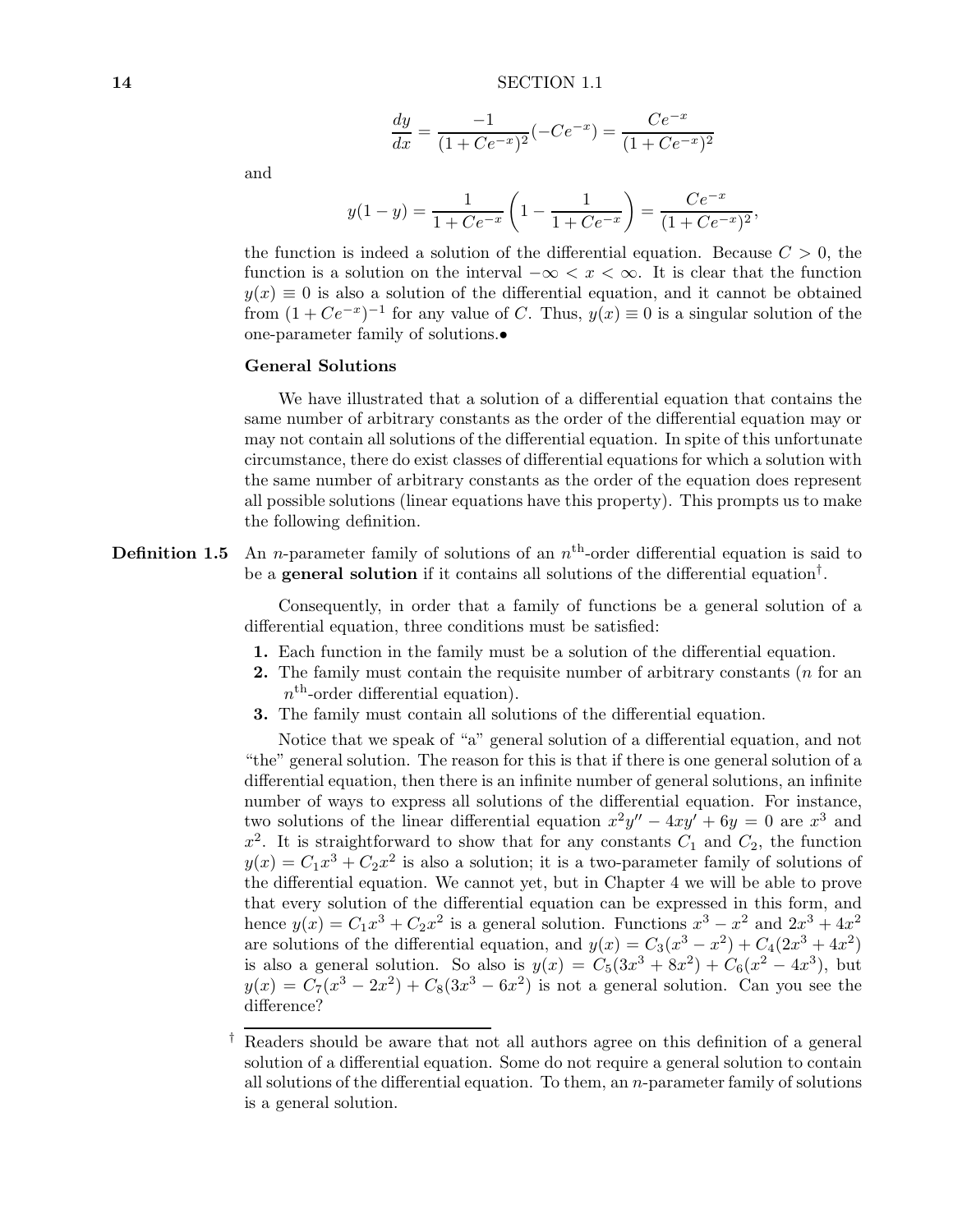**Example 1.10** Show that  $y(x) = e^x(C_1 \cos 2x + C_2 \sin 2x)$  is a two-parameter family of solutions of the linear differential equation

$$
\frac{d^2y}{dx^2} - 2\frac{dy}{dx} + 5y = 0
$$

on the interval  $-\infty < x < \infty$ . Is it a general solution?

**Solution** If we substitute  $y(x)$  into the left side of the differential equation,

$$
\frac{d^2y}{dx^2} - 2\frac{dy}{dx} + 5y = e^x(-3C_1\cos 2x - 4C_1\sin 2x - 3C_2\sin 2x + 4C_2\cos 2x) \n- 2e^x(C_1\cos 2x - 2C_1\sin 2x + C_2\sin 2x + 2C_2\cos 2x) \n+ 5e^x(C_1\cos 2x + C_2\sin 2x) = 0.
$$

This shows that  $y(x)$  satisfies the differential equation, and does so for all x. We cannot be sure that this two-parameter family of solutions contains all solutions of the differential equation, and cannot therefore claim that it is a general solution. In Chapter 4, when we consider the whole topic of linear differential equations, we rectify this.•

**Example 1.11** Find a general solution for the differential equation  $\frac{d^2y}{dx^2} = xe^{-x}$ .

**Solution** Integration of both sides of the differential equation, with integration by parts on the right, gives

$$
\frac{dy}{dx} = -xe^{-x} - e^{-x} + C_1.
$$

A second integration yields

$$
y(x) = xe^{-x} + 2e^{-x} + C_1x + C_2.
$$

Elementary calculus assures us that inclusion of constants of integration leads to all solutions of the differential equation, and therefore we have a general solution.

There is no simple procedure that always determines whether an *n*-parameter family of solutions of an  $n<sup>th</sup>$ -order differential equation is a general solution. It may happen, as in Example 1.11, that the method of arriving at the *n*-parameter family of solutions guarantees that all solutions are captured. Unfortunately, this is the exception rather than the rule. In Example 1.7, we illustrated that  $y =$  $(C_1 + C_2x)e^{-2x} + 1/4$  is a two-parameter family of solutions of the linear differential equation  $y'' + 4y' + 4y = 1$ . At this time, it is not possible for us to show that all solutions of this differential equation can be obtained by specifying values for *C*<sup>1</sup> and *C*2, and hence we cannot claim to have a general solution.

In spite of the fact that we do not have a definitive procedure by which to determine whether an *n*-parameter family of solutions of an *n*th-order differential equation is a general solution, there do exist classes of differential equations for which this is indeed the case. We shall certainly point them out as we encounter them. When this is the case, we need not worry about singular solutions; there cannot be any. As we have already mentioned, linear differential equations fall into this categary, and we verify this in Section 2.1 and Chapter 4.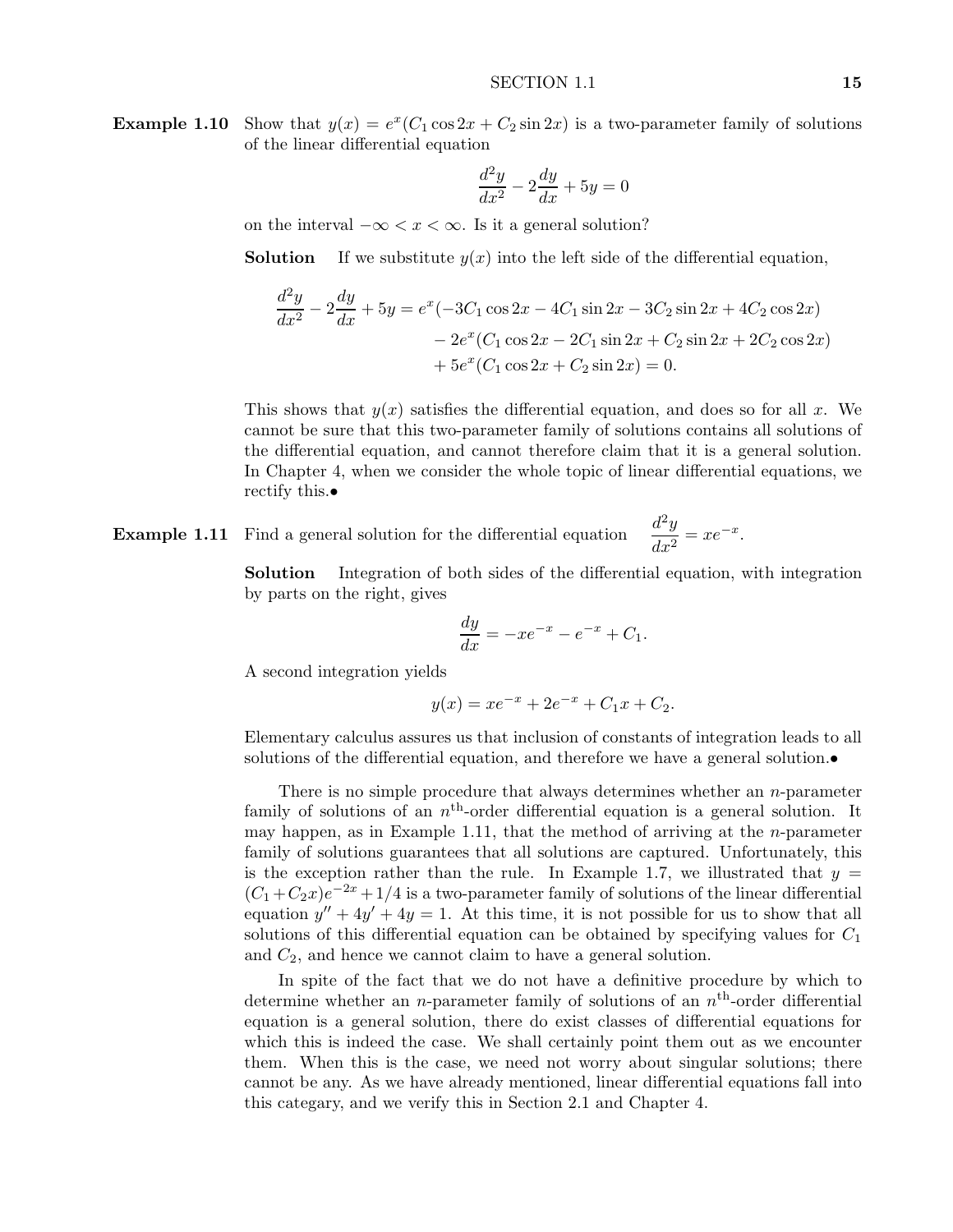#### **16** SECTION 1.1

Some differential equations are immediately solvable (or, as we often say, immediately integrable). For example, to solve a linear differential equation of the form

$$
\frac{dy}{dx} = M(x),\tag{1.13}
$$

where  $M(x)$  is a given function, we integrate both sides of the equation with respect to *x* to obtain a one-parameter family of solutions

$$
y(x) = \int M(x) \, dx + C. \tag{1.14}
$$

Once again, elementary calculus assures us that by including the constant of integration, we have all solutions of the differential equation. Hence, this one-parameter family of solutions is a general solution of the differential equation.

This result is easily extended to linear,  $n<sup>th</sup>$ -order differential equations of the form

$$
\frac{d^n y}{dx^n} = M(x), \quad n \text{ a positive integer.} \tag{1.15}
$$

We integrate successively *n* times to obtain a general solution

$$
y(x) = \int \cdots \int M(x) \, dx \cdots dx + C_1 + C_2 x + \cdots + C_n x^{n-1}.
$$
 (1.16)

**Example 1.12** Find the solution of the initial-value problem

$$
\frac{d^2y}{dx^2} = \cos 2x + x, \qquad y(0) = 0, \quad y'(0) = 2.
$$

**Solution** Two integrations of the differential equation give a general solution

$$
y(x) = -\frac{1}{4}\cos 2x + \frac{x^3}{6} + C_1x + C_2.
$$

The initial conditions at  $x = 0$  require  $C_1$  and  $C_2$  to satisfy the equations

$$
0 = y(0) = -\frac{1}{4} + C_2, \qquad 2 = y'(0) = C_1.
$$

Thus, the solution of the initial-value problem is

$$
y(x) = -\frac{1}{4}\cos 2x + \frac{x^3}{6} + 2x + \frac{1}{4}.
$$

Notice that we called this function "the" solution of the initial-value problem rather than "a" solution. We are warranted in doing this because integration led to a general solution of the differential equation, meaning that the family contains all solutions of the differential equation. In addition, there is one, and only one, solution of the equations for  $C_1$  and  $C_2$ . Thus, the solution obtained can be the only solution of the problem.•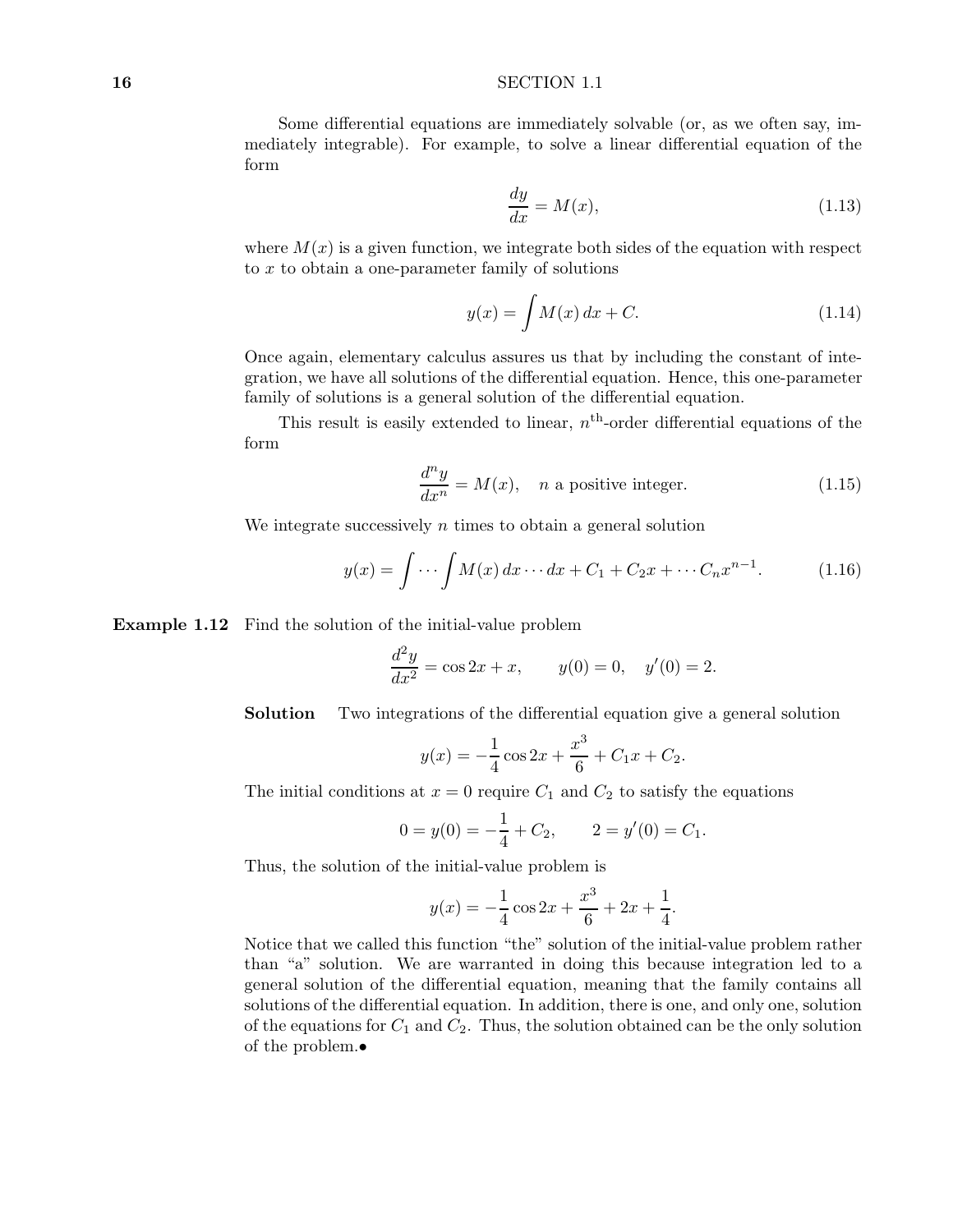#### SECTION 1.1 **17**

## **Particular Solutions**

When a solution of a differential equation contains no arbitrary constants, it is called a **particular solution** of the differential equation. It follows therefore that particular solutions can be obtained by assigning specific values to arbitrary constants in a family of solutions. For example,  $y(x) = 5 - \ln(3 + x)$  is a particular solution of differential equation 1.12, as is  $y(x) = -\ln x$ , both being obtained from  $y(x) = C_1 - \ln(C_2 + x)$  by specifying values for  $C_1$  and  $C_2$ . On the other hand, the singular solution  $y(x) = 10$  is also a solution, but it cannot be obtained from this two-parameter family of solutions. The function  $y(x) \equiv 0$  is also a particular solution of equation 1.12, and it is a singular solution. It is called the **trivial** solution. We are invariably interested in nontrivial solutions of differential equations, but it may be important to note that a differential equation has the trivial solution.

**Example 1.13** Find a particular solution of the differential equation

$$
5\frac{d^3y}{dx^3} + 3\frac{d^2y}{dx^2} + 2y = 4.
$$

**Solution** In Chapter 4 we develop systematic techniques for finding particular solutions for differential equations such as this. But clearly such techniques are not needed here; a simple glance tells us that  $y(x) = 2$  is a solution, and since it contains no arbitrary constants, it is a particular solution.•

We have five objectives in studying differential equations. One objective is to determine conditions that guarantee that differential equations have solutions. A second objective is to find solutions of differential equations, and we will discuss many techniques for finding solutions. Thirdly, if we cannot find solutions of a particular differential equation, we would like to glean whatever information is available about solutions. Fourthly, we want to know what properties solutions of differential equation can be expected to possess. Finally, we want to use differential equations to model a multitude of applications.

The fourth objective is especially important when it comes to applications. When differential equations arise in applications they often involve parameters (constants) of the application. We want to know how values of these parameters affect solutions. For instance differential equation 1.1e describes displacement of a mass *m* on the end of a spring (with constant *k*) subject to drag proportional to velocity (with constant *β*). Intuitively, values of the parameters *m*, *β*, and *k* determine the nature of the motion of the mass. Solutions of the differential equation should reflect these expectations. In other words, we want to understand every aspect of differential equations; conditions guaranteeing existence of solutions, techniques for finding solutions, information about solutions when they are unattainable, properties of solutions, and applications.

#### **EXERCISES 1.1**

**In Exercises 1–8 determine open intervals in which each function of the family satisfies the differential equation. State whether the differential equation is linear or nonlinear.**

1. 
$$
y(x) = 2 + Ce^{-x^2}
$$
;  $\frac{dy}{dx} + 2xy = 4x$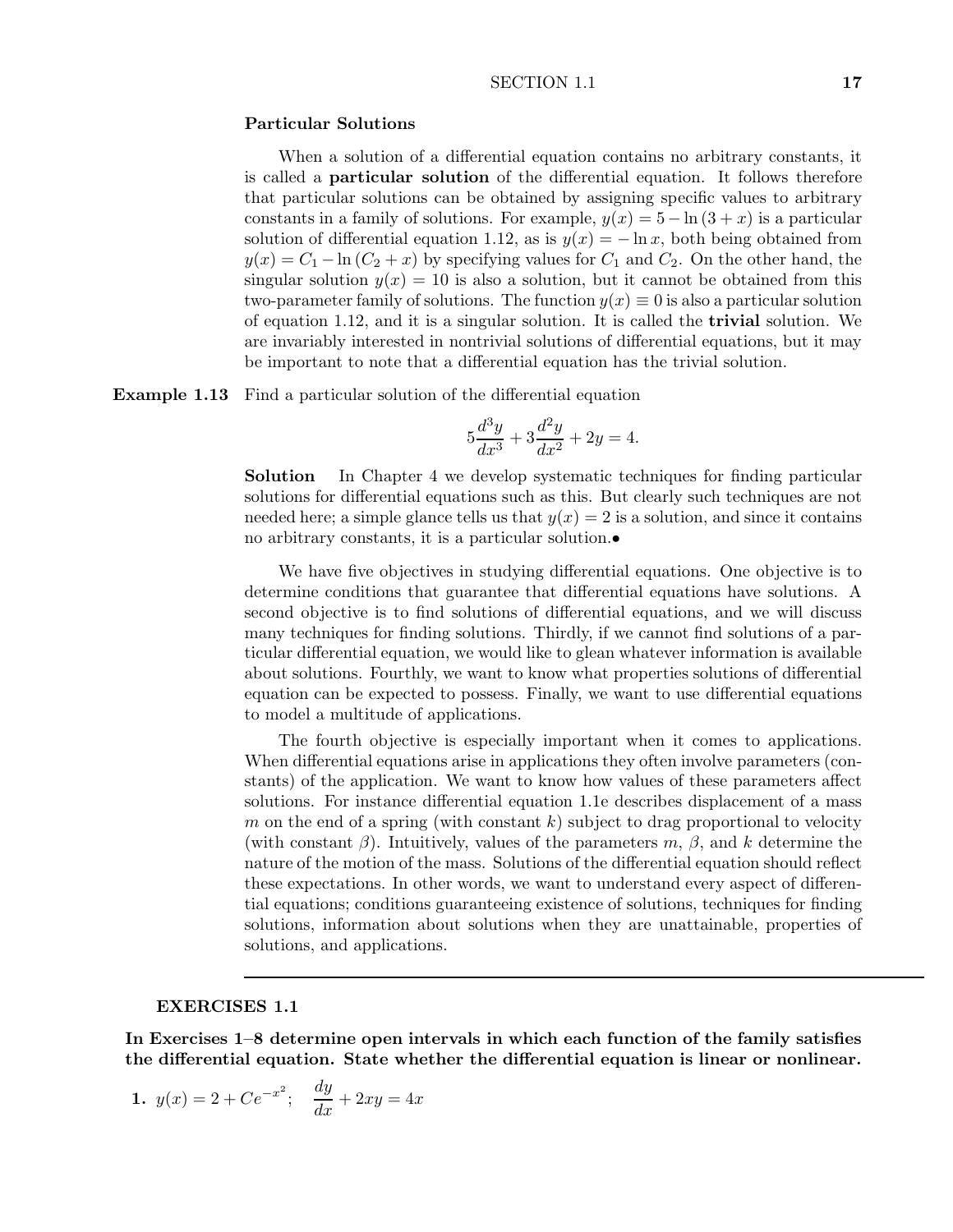2. 
$$
y(x) = \frac{x^3}{2} + Cx^3e^{1/x^2}
$$
;  $x^3\frac{dy}{dx} + (2 - 3x^2)y = x^3$   
\n3.  $y(x) = C_1 \sin 3x + C_2 \cos 3x$ ;  $\frac{d^2y}{dx^2} + 9y = 0$   
\n4.  $y(x) = \frac{C_1^2e^{2x} + 1}{2C_1e^x} + C_2$ ;  $\left(\frac{d^2y}{dx^2}\right)^2 = 1 + \left(\frac{dy}{dx}\right)^2$   
\n5.  $y(x) = C_1e^{2x}\cos(x/\sqrt{2}) + C_2e^{2x}\sin(x/\sqrt{2})$ ;  $2\frac{d^2y}{dx^2} - 8\frac{dy}{dx} + 9y = 0$   
\n6.  $y(x) = C_1 \cos 2x + C_2 \sin 2x + C_3 \cos x + C_4 \sin x$ ;  $\frac{d^4y}{dx^4} + 5\frac{d^2y}{dx^2} + 4y = 0$   
\n7.  $y(x) = (C_1 + C_2x - x^2/4)e^{4x}$ ;  $2\frac{d^2y}{dx^2} - 16\frac{dy}{dx} + 32y = -e^{4x}$   
\n8.  $y(x) = C_1 \cos(2\ln x) + C_2 \sin(2\ln x) + 1/4$ ;  $x^2 \frac{d^2y}{dx^2} + x \frac{dy}{dx} + 4y = 1$ 

**In Exercises 9–18 determine whether the differential equation is linear or nonlinear. Make no attempt to solve the equation.**

9. 
$$
2x\frac{d^2y}{dx^2} + x^3y = x^2 + 5
$$
  
\n10.  $2x\frac{d^2y}{dx^2} + x^3y = x^2 + 5y$   
\n11.  $2x\frac{d^2y}{dx^2} + x^3y = x^2 + 5y^2$   
\n12.  $x\frac{d^3y}{dx^3} + 3x\frac{d^2y}{dx^2} - 2\frac{dy}{dx} + y = 1 - \sin x$   
\n13.  $x\frac{d^3y}{dx^3} + 3y\frac{d^2y}{dx^2} - 2\frac{dy}{dx} + y = 10\sin x$   
\n14.  $\sin y\frac{d^3y}{dx^3} + 3x\frac{d^2y}{dx^2} - 2\frac{dy}{dx} + y = 10\sin x$   
\n15.  $y'' - 3y' - 2y = 9 \sec^2 x$   
\n16.  $yy'' + 3y' - 2y = e^x$   
\n17.  $(1+y')^{1/3} + x^2 = 4$   
\n18.  $y''' + y'' - y = \ln x$ 

**In Exercises 19–22 find a particular solution of the differential equation in Exercise 3 that satisfies the conditions.**

**19.** 
$$
y(0) = 1
$$
,  $y'(0) = 6$   
\n**20.**  $y(0) = 2$ ,  $y(\pi/2) = 3$   
\n**21.**  $y(\pi/12) = 0$ ,  $y'(\pi/12) = 1$   
\n**22.**  $y(1) = 1$ ,  $y(2) = 2$ 

**In Exercises 23–27 find a general solution for the differential equation.**

**23.** 
$$
\frac{dy}{dx} = 6x^2 + 2x
$$
  
\n**24.**  $\frac{dy}{dx} = \frac{1}{9 + x^2}$   
\n**25.**  $\frac{d^2y}{dx^2} = 2x + e^x$   
\n**26.**  $\frac{d^2y}{dx^2} = x \ln x$ 

$$
27. \ \frac{d^3y}{dx^3} = \frac{1}{3x^5}
$$

**28.** (a) Find a solution  $y = y(x)$  of the initial-value problem

$$
\frac{dy}{dx} = \frac{x}{(1 - x^2)^{1/3}}, \qquad y(0) = 2.
$$

- (b) What is the largest interval on which  $y(x)$  is a solution of the initial-value problem?
- (c) What is the largest interval on which  $y(x)$  is defined?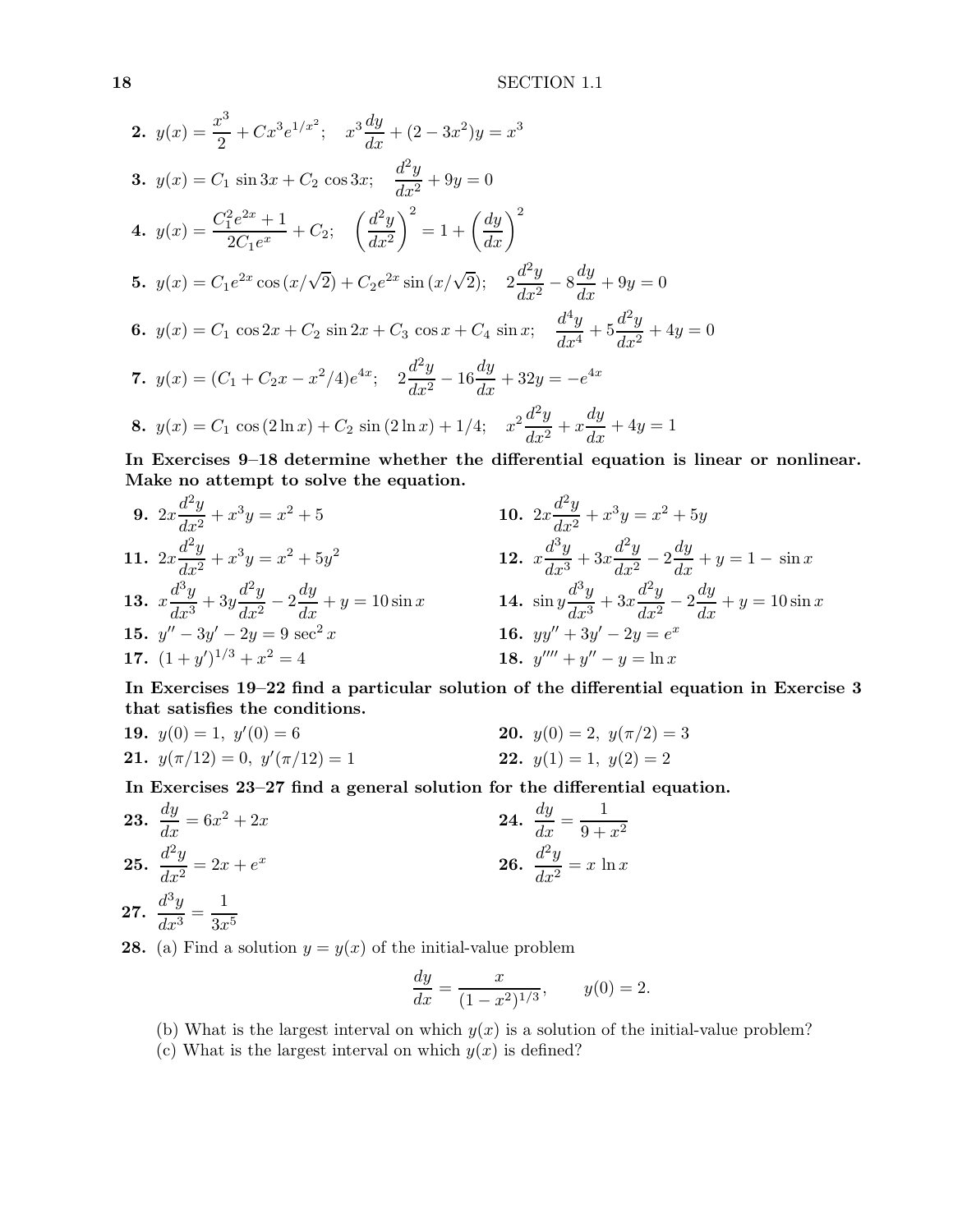**29.** (a) Verify that  $y = x^4/4$  is a solution of the initial-value problem

$$
\frac{dy}{dx} = 2x\sqrt{y}, \qquad y(0) = 0.
$$

(b) Find another solution of the problem.

**In Exercises 30–34 show that the equation implicitly defines solutions of the differential equation. State whether the differential equation is linear or nonlinear.**

**30.**  $4x^2 + Cy^2 = 1$ ,  $\frac{dy}{dx} = \frac{4xy}{4x^2 - 1}$  Do this by isolating *C* before differentiation, and by not isolating it.

**31.** 
$$
y^2 = x^3/(C - x)
$$
,  $\frac{dy}{dx} = \frac{y^3 + 3x^2y}{2x^3}$   
\n**32.**  $y - x + \sin^{-1}(x + y) = C$ ,  $\frac{dy}{dx} = \frac{\sqrt{1 - (x + y)^2} - 1}{\sqrt{1 - (x + y)^2} + 1}$ 

**33.**  $x^2y^2 + y\ln(2 + \sin x) = C$ ,  $2xy^2 + \frac{y\cos x}{2 + \sin x} + [2x^2y + \ln(2 + \sin x)]\frac{dy}{dx} = 0$ 

**34.** 
$$
x^3 + y^2 - \ln|y + x^2| = C
$$
,  $\left(\frac{1}{y + x^2} - 2y\right) \frac{dy}{dx} = 3x^2 - \frac{2x}{y + x^2}$ 

**35.** A curve in the one-parameter family  $x^3 + y^3 = Cxy$  is called a **folium of Descartes**. (a) Show that the equation implicitly defines solutions of the differential equation

$$
\frac{dy}{dx} = \frac{y(y^3 - 2x^3)}{x(2y^3 - x^3)}.
$$

- (b) Find an implicit definition for the solution of the differential equation that satisfies the condition  $y(1) = 1$ . Plot the curve defined by this equation.
- (c) Determine the interval on which the function defined implicitly in part (b) is a solution of the initial-value problem.
- **36.** An important consideration in Section 4.4 will be to determine values of the constant *m* so that  $e^{mx}$  is a solution of a linear differential equation such as

$$
\frac{d^2y}{dx^2} - 3\frac{dy}{dx} - 4y = 0.
$$

Find two such values.

**37.** An important consideration in Section 4.10 will be to determine values of the constant *m* so that  $x^m$  is a solution of a linear differential equation such as

$$
x^2\frac{d^2y}{dx^2} - 4x\frac{dy}{dx} + 6y = 0.
$$

Find two such values.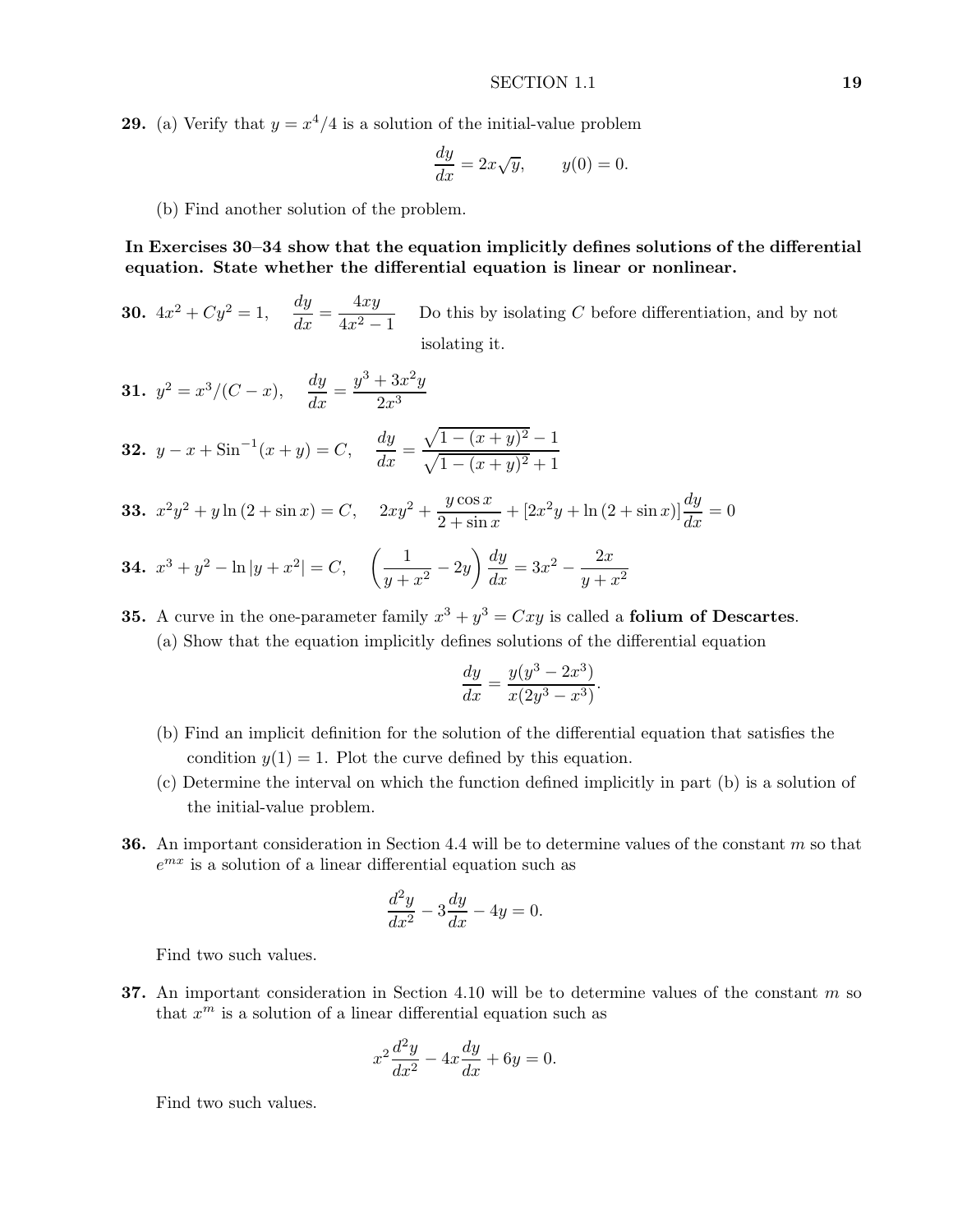**38.** (a) Jason initially at *O* (figure to the right) walks along the edge of a swimming pool (the *y*-axis) towing his sailboat by a string of length *L*. If the boat starts at *Q* and the string always remains straight, show that the equation of the curved path  $y = y(x)$  followed by the boat must satisfy the initial-value problem

$$
\frac{dy}{dx} = -\frac{\sqrt{L^2 - x^2}}{x}, \quad y(L) = 0.
$$



- (b) Find a solution of the initial-value problem.
- **39.** (a) Show that  $y(x) = 1 (x^3 + C)^{-1}$  is a one-parameter family of solutions for the differential equation

$$
\frac{dy}{dx} = 3x^2(y-1)^2.
$$

- (b) Find a singular solution.
- (c) Repeat parts (a) and (b) if the differential equation is given in the form

$$
\frac{1}{(y-1)^2}\frac{dy}{dx} = 3x^2.
$$

**40.** (a) Show that  $y(x) = Ce^{2x}$  is a one-parameter family of solutions for the differential equation

$$
\frac{dy}{dx} = 2y.
$$

- (b) Show that there is a particular solution that passes through any given point  $(x_0, y_0)$ , and that this solution can be obtained by specifying *C* appropriately.
- **41.** (a) Verify that a one-parameter family of solutions for the differential equation

$$
2x\frac{dy}{dx} = y
$$

is defined implicitly by the equation  $y^2 = Cx$ .

- (b) Show that, with the exception of points on the *y*-axis, there is a particular solution that passes through any given point  $(x_0, y_0)$ , and that this solution can be obtained by specifying *C* appropriately.
- **42.** Consider the differential equation  $dy/dx = 1/x^2$ .
	- (a) Find a solution that satisfies the condition  $y(1) = 1$ .
	- (b) Find a solution that satisfies the condition  $y(-1) = 2$ .
	- (c) Is there a solution that satisfies both the conditions in parts (a) and (b)?
- **43.** Determine whether the following functions are solutions of the differential equation  $dy/dx =$  $-x/y$  on the interval  $-2 < x < 2$ . If your answer is no, explain why not.<br>
(a)  $y(x) = \sqrt{4 - x^2}$

(a) 
$$
y(x) = \sqrt{4 - x^2}
$$
  
\n(b)  $y(x) = -\sqrt{4 - x^2}$   
\n(c)  $y(x) = \begin{cases} \sqrt{4 - x^2}, & -2 < x < 0 \\ -\sqrt{4 - x^2}, & 0 \le x < 2 \end{cases}$